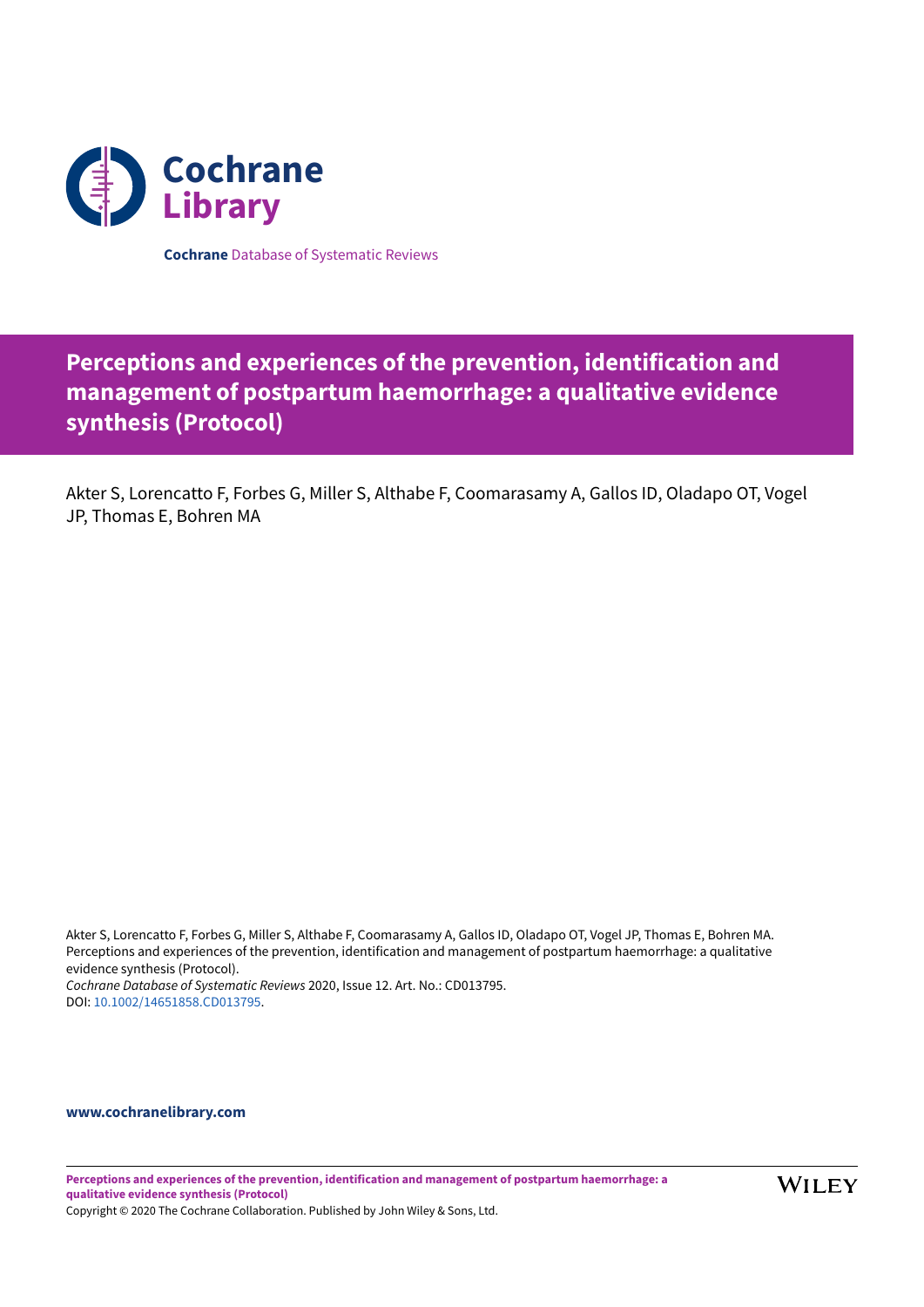

Trusted evidence.<br>Informed decisions.<br>Better health.

# **TABLE OF CONTENTS**

| HFADFR                   |    |
|--------------------------|----|
| ABSTRACT                 |    |
| <b>BACKGROUND</b>        |    |
| <b>OBJECTIVES</b>        |    |
| MFTHODS                  |    |
|                          |    |
|                          | 8  |
| APPENDICES               |    |
| <b>HISTORY</b>           | 16 |
|                          | 16 |
| DECLARATIONS OF INTEREST | 16 |
| SOURCES OF SUPPORT       | 16 |
|                          |    |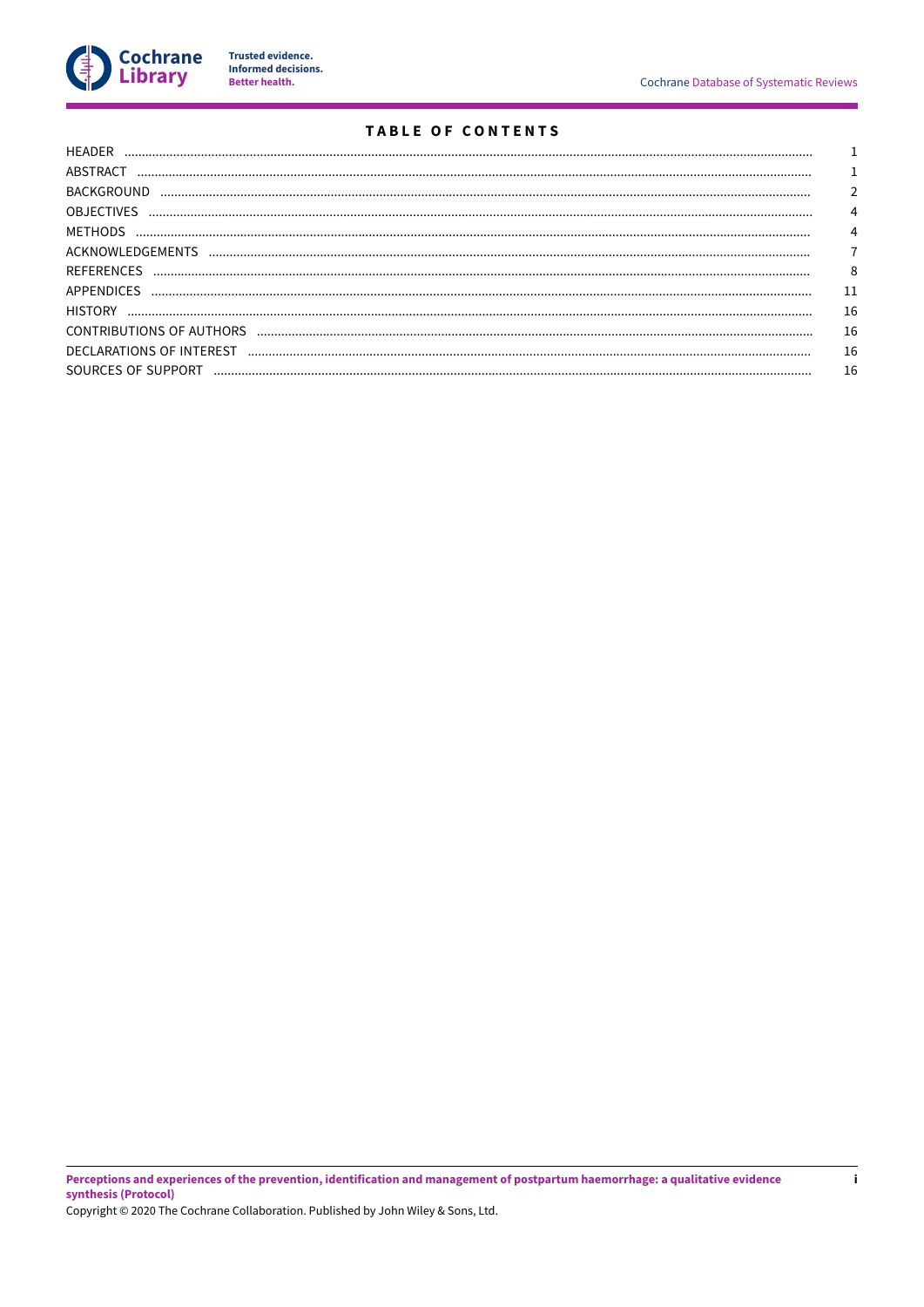# <span id="page-2-0"></span>**[Qualitative Protocol]**

# **Perceptions and experiences of the prevention, identification and management of postpartum haemorrhage: a qualitative evidence synthesis**

Shahinoor Akter<sup>1</sup>, Fabiana Lorencatto<sup>2</sup>, Gillian Forbes<sup>2</sup>, Suellen Miller<sup>3</sup>, Fernando Althabe<sup>4,5</sup>, Arri Coomarasamy<sup>6</sup>, Ioannis D Gallos<sup>6</sup>, Olufemi T Oladapo<sup>5</sup>, Joshua P Vogel<sup>7</sup>, Eleanor Thomas<sup>8</sup>, Meghan A Bohren<sup>1</sup>

1Gender and Women's Health Unit, Centre for Health Equity, School of Population and Global Health, University of Melbourne, Carlton, Australia. 2Centre for Behaviour Change, University College London, London, UK. 3Department of Obstetrics, Gynecology and Reproductive Sciences, School of Medicine, and Safe Motherhood Program, Bixby Center for Global Reproductive Health and Policy, University of California, San Francisco, California, USA. <sup>4</sup>Department of Mother and Child Health Research, Institute for Clinical EFectiveness and Health Policy (IECS-CONICET), Buenos Aires, Argentina. 5UNDP/UNFPA/UNICEF/WHO/World Bank Special Programme of Research, Development and Research Training in Human Reproduction (HRP), Department of Sexual and Reproductive Health and Research, World Health Organization, Geneva, Switzerland. <sup>6</sup>Tommy's National Centre for Miscarriage Research, Institute of Metabolism and Systems Research (IMSR), WHO Collaborating Centre for Global Women's Health Research, University of Birmingham, Birmingham, UK. <sup>7</sup>Maternal and Child Health, Burnet Institute, Melbourne, Australia. <sup>8</sup>Institute of Metabolism and Systems Research, School of Medical and Dental Sciences, University of Birmingham, Birmingham, UK

**Contact address:** Meghan A Bohren, [meghan.bohren@unimelb.edu.au.](mailto:meghan.bohren@unimelb.edu.au)

**Editorial group:** Cochrane EFective Practice and Organisation of Care Group. **Publication status and date:** New, published in Issue 12, 2020.

**Citation:** Akter S, Lorencatto F, Forbes G, Miller S, Althabe F, Coomarasamy A, Gallos ID, Oladapo OT, Vogel JP, Thomas E, Bohren MA. Perceptions and experiences of the prevention, identification and management of postpartum haemorrhage: a qualitative evidence synthesis (Protocol). *Cochrane Database of Systematic Reviews* 2020, Issue 12. Art. No.: CD013795. DOI: [10.1002/14651858.CD013795](https://doi.org/10.1002%2F14651858.CD013795).

Copyright © 2020 The Cochrane Collaboration. Published by John Wiley & Sons, Ltd.

# **A B S T R A C T**

# <span id="page-2-1"></span>**Objectives**

This is a protocol for a Cochrane Review (qualitative). The objectives are as follows:

The overall aim of this qualitative evidence synthesis is to describe and explore the perceptions and experiences of women, community members, lay health workers, and skilled healthcare providers who have experience with postpartum haemorrhage (PPH) or with preventing, identifying and managing PPH, in both community and health facility settings. The review has the following specific objectives.

- 1. To synthesise qualitative studies exploring women's, community members', lay health workers', healthcare providers' and other key stakeholders' understanding about PPH and their perceptions regarding the causes and consequences of PPH
- 2. To develop a conceptual understanding of a woman's journey of surviving a PPH, including her experiences, values, and challenges
- 3. To identify how lay health workers prevent, identify and manage PPH at home or in community settings, or during transfer or referral to health facilities
- 4. To synthesise the factors aFecting the implementation of diFerent PPH prevention, identification and management strategies in health facility settings, including perceptions, experiences, values, acceptability, and feasibility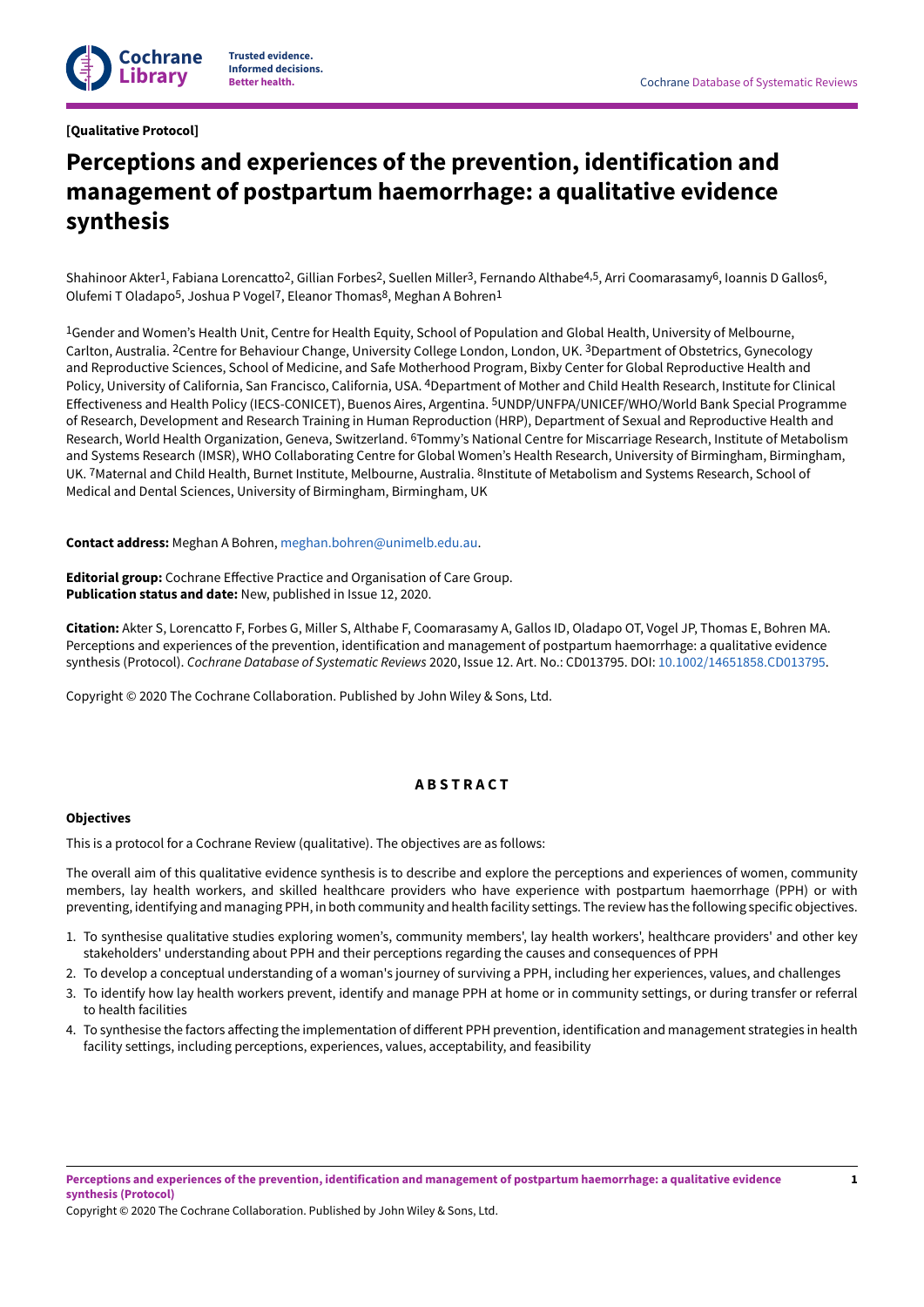

# <span id="page-3-0"></span>**B A C K G R O U N D**

Postpartum haemorrhage (PPH) is the leading cause of maternal mortality globally. In 2017, PPH led to approximately 127,000 maternal deaths worldwide ([UNICEF 2019\)](#page-12-1), almost all of which occurred in low- and middle-income countries (LMICs). PPH is defined as blood loss of more than 500 mL following childbirth (World Health Organization 2012). PPH is a medical emergency that requires immediate interventions to save a woman's life [\(World](#page-12-2) Health [Organization](#page-12-2) 2012); it can be prevented effectively by timely and appropriate identification (World Health [Organization](#page-12-3) 2018).

In 2012, the World Health Organization (WHO) published recommendations on the prevention and treatment of PPH; and in 2018, it updated the recommendations on the use of uterotonics for PPH prevention (World Health [Organization](#page-12-2) 2012; World [Health](#page-12-3) [Organization](#page-12-3) 2018). Challenges remain about how to ensure timely identification and effective management of PPH, particularly in LMICs [\(Sheldon 2014\)](#page-11-0). Women in LMICs may be at highest risk of PPH complications due to inequalities in accessing quality care, unavailability of skilled birth attendants, limited access to eFective uterotonic drugs, lack of co-ordination among healthcare providers during treatment procedures, and delays in implementing PPH identification and management strategies ([Finlayson 2019](#page-9-1); [Rath](#page-11-1) [2012](#page-11-1); [Sheldon 2014](#page-11-0)). Although women in high-income countries may have better access to quality childbirth care, including PPH prevention and treatment, they and their families may still face challenges around accessing information about PPH prevention and treatment due to communication gaps with their healthcare providers or accessibility of communication materials ([Snowdon](#page-11-2) [2012](#page-11-2)).

Since the release of the 2012 WHO guidelines, a number of systematic reviews have been conducted on how to improve PPH prevention strategies (World Health Organization 2012), noting that PPH prevention is effective in preventing approximately half of PPH cases. While there is increased attention on PPH prevention, there is less clarity about how the perceptions and experiences of key stakeholders (such as women, family and community members, and healthcare providers) aFect PPH identification and management in different settings. Qualitative research can contribute to this understanding and help inform policy and practice, including the development of relevant, acceptable, feasible and effective implementation strategies for interventions to promote timely and appropriate identification and management of PPH. Furthermore, even where PPH prevention interventions are well-implemented, some women will still experience PPH and this requires early detection and eFective management. Nearly half of all births (46%) worldwide take place outside of a health facility setting and are attended by a traditional birth attendant, relative, or nobody ([Prata](#page-11-3) 2013); however, identification and management of PPH involves multiple actions (i.e. behaviours) performed by diFerent stakeholders (including women, community members and healthcare providers). These actions are likely influenced by a complex set of interacting factors, including individual (i.e. knowledge, motivation, perceived consequences), socio-cultural (i.e. social norms, identity, culture) and environmental (e.g. available resources, accessibility, infrastructure) ([French](#page-9-2) 2012; [Steinmo](#page-11-4) 2015). Identifying the factors that currently aFect the prevention, detection and management of PPH would provide valuable evidence to inform the design of new strategies. New, evidence-based approaches will improve the implementation of

existing PPH strategies, or refine and optimise existing strategies that are already in practice but not leading to sustained change.

#### **Description of the topic**

The phenomena of interest in this review are the perceptions and experiences of PPH — including PPH prevention, identification and management — from the perspective of women, community members and healthcare providers. PPH is a critical moment for both the woman and healthcare provider, as a woman's condition can deteriorate dramatically during childbirth and within 24 hours following the birth [\(Rath](#page-11-1) 2012; [Tunçalp](#page-12-4) 2015). The WHO framework for quality of care for women and newborns highlights the importance of both the provision and experience of care [\(Tunçalp](#page-12-4) 2015). To improve maternal health outcomes related to PPH, importance should be given to evidence-based practices for PPH prevention, identification and management; functional referral systems where higher-level care is required; competent and motivated healthcare providers to respond to complications; and availability of essential physical resources ([Tunçalp](#page-12-4) 2015). This care should be centred on the needs of the woman, ensuring eFective communication, respect, and emotional support, even when complications arise ([Koblinsky](#page-10-0) 2016; [Tunçalp](#page-12-4) 2015).

Most cases of PPH occur in LMICs, where many women give birth at home or in the community, in the absence of skilled healthcare providers (World Health [Organization](#page-12-5) 2019). Understanding women's, families' and communities' perspectives on PPH particularly its prevention, identification and management — is critical, as many women in LMICs only consider attending a healthcare facility if complications arise ([Bohren](#page-9-3) 2014; [Tunçalp](#page-12-4) [2015\)](#page-12-4). If a woman experiences PPH while giving birth at home, family members, traditional birth attendants and community members may be the first responders to identify and manage PPH. Early detection of PPH will give traditional birth attendants and family members time to respond accordingly and prepare themselves to transport the woman to a facility. However, limitations in the availability of functional referral systems from the community to healthcare facilities (with regards to transportation, road quality, adequate funds, and communication with facility staff) can worsen the situation and delay life-saving care [\(Bohren](#page-9-3) [2014;](#page-9-3) [Hussein 2012](#page-10-1); [Tunçalp](#page-12-4) 2015).

In settings where women give birth in health facilities, healthcare providers are primarily responsible for the prevention, detection and management of PPH. However, poor communication between healthcare providers and women and their family members can hinder the transparency in decision-making. The practice and organisation of PPH prevention, identification and management by healthcare providers can be impacted by capability, opportunity and motivation (known as COM-B) ([Michie 2011](#page-10-2)). This may include standards of care co-ordination, availability of physical resources and essential medical supplies, and knowledge of and training in best practices ([Alwy Al-beity 2020;](#page-9-4) [Finlayson 2019](#page-9-1); [Gephart 2011;](#page-9-5) [Snowdon](#page-11-2) 2012). In settings with staff shortages, limited numbers of staff on the maternity ward may lead to avoidable delays in identifying women with PPH. Furthermore, the absence of or limitations in functional referral systems adds another challenge for healthcare providers in treating women with PPH [\(Alwy Al](#page-9-4)[beity 2020\)](#page-9-4), particularly when higher levels of care are needed. These situations may be complicated by broader organisational and systems factors, such as facility admissions during the night,

Perceptions and experiences of the prevention, identification and management of postpartum haemorrhage: a qualitative evidence **synthesis (Protocol)**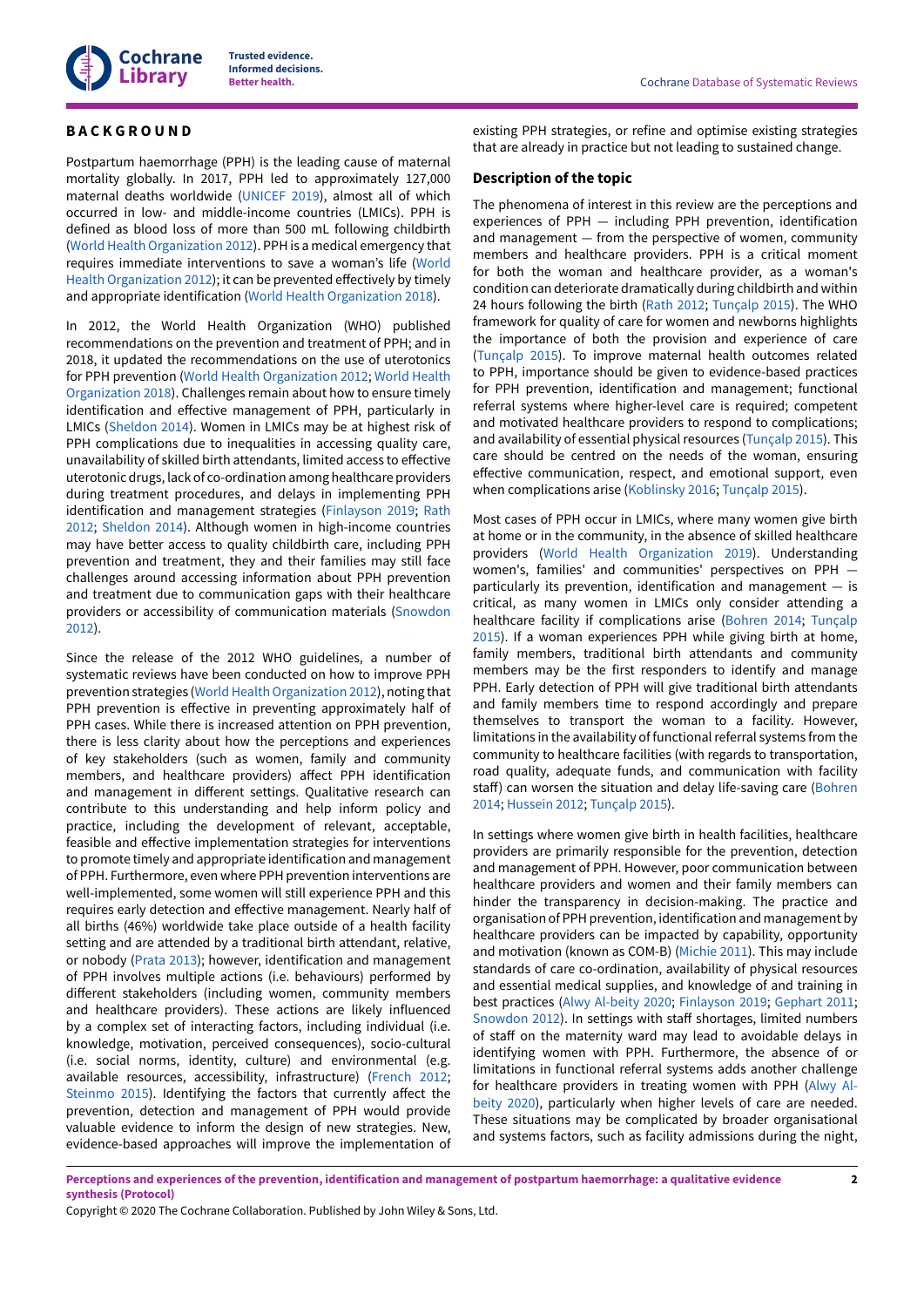**Better health.** Cochrane Database of Systematic Reviews

poor co-ordination among staff or restricted access to essential resources [\(Alwy Al-beity 2020;](#page-9-4) [Natarajan](#page-10-3) 2015).

The 2012 WHO recommendations on PPH prevention and treatment are based on the findings of randomised controlled trials (World Health [Organization](#page-12-2) 2012; World Health [Organization](#page-12-3) [2018](#page-12-3)); qualitative evidence on PPH was not incorporated. Given the persisting high rates of PPH, conducting a qualitative evidence synthesis may provide more nuanced understandings of the factors aFecting successful implementation of prevention, identification and management strategies, as well as the acceptability and feasibility of diFerent interventions. A qualitative evidence synthesis may also aid understanding of the relative importance to women of health and well-being outcomes related to PPH, and PPH prevention and treatment (such as potential drawbacks from different treatments) across different contexts, which provides important information for the 'values' domain of Evidence-to-Decision frameworks ([Alonso-Coello](#page-9-6) 2016).

# **How this review might inform what is already known in this area**

#### **Postpartum haemorrhage prevention**

In the closely-related field of PPH prevention, a recent qualitative evidence synthesis was conducted by Finlayson and colleagues ([Finlayson 2019](#page-9-1)) to summarise women's and healthcare providers' perspectives and experiences about interventions for the prevention of PPH. This qualitative evidence synthesis found that community members, including pregnant women, conceived blood loss with or following childbirth as normal and considered this blood to be impure ([Finlayson 2019](#page-9-1)). At the facility level, implementation of PPH prevention interventions were often disrupted due to lack of essential resources and appropriate co-ordination between senior and junior staff ([Finlayson 2019\)](#page-9-1). Despite being a cost-eFective solution for resource-poor settings, healthcare providers were concerned about task-shifting the administration of essential PPH prevention drugs to frontline workers, or decentralisation of health services [\(Finlayson 2019\)](#page-9-1). Underpinning these findings was the importance of a womencentred care approach and shared decision-making process between healthcare providers and women prior to the initiation of PPH prevention. Finlayson and colleagues focused on PPH prevention and not how PPH was detected and managed. In our proposed qualitative evidence synthesis, we will focus on the perceptions and experiences of PPH, as well as the continuum of care related to PPH prevention, identification and management, which will complement the review on PPH prevention [\(Finlayson](#page-9-1) [2019](#page-9-1)).

#### **Postpartum haemorrhage detection and management**

Postpartum haemorrhage occurs in all settings and all geographic regions around the world; however, the prevalence is highest in LMICs [\(UNICEF 2019\)](#page-12-1). Delays in PPH identification and referral to a health facility for management are key contributors to maternal deaths due to PPH [\(Sotunsa](#page-11-5) 2019). Across LMIC settings, most women with PPH do not receive essential life-saving treatment [\(Widmer 2018\)](#page-12-6): analysis from Nigerian, Tanzanian and Kenyan hospitals show that the real-world PPH detection rates are low (2.2% in Nigeria, 2.5% in Tanzania and 1.8% in Kenya) ([Alwy](#page-9-7) [Al-beity 2019;](#page-9-7) [Sotunsa](#page-11-5) 2019). In addition to challenges with PPH identification in health facility settings, blood loss following childbirth may be perceived as normal or even beneficial by many

women and community members across LMICs [\(Finlayson 2019\)](#page-9-1). When giving birth outside of a health facility, traditional birth attendants and community members may try to manage PPH by seeking help from village doctors or lay health workers (such as herbalists, religious healers and practitioners), in the belief that PPH occurs due to evil spirits [\(Kalim 2009](#page-10-4); [Sibley](#page-11-6) 2009; [Sikder](#page-11-7) 2015). The decision to take a woman to a facility for treatment may be delayed by a "wait-and-see" approach until the woman becomes unconscious, weak and stops responding [\(Lama 2017;](#page-10-5) [Sibley](#page-11-6) 2009).

Although most PPH occurs in LMIC settings, we will include both LMIC and high-income settings in our qualitative evidence synthesis in order to share learnings from different types of environments. Additionally, we recognise that PPH occur at home, community settings or health facilities, as well as during emergency referrals from the community to health facility or a higher-level health facility. We consider all potential pathways leading to PPH prevention, identification and management to be of interest in this qualitative evidence synthesis, as understanding how PPH is prevented, identified and managed in community settings will provide a more holistic perspective to the factors affecting PPH prevention, identification and management.

## **How can postpartum haemorrhage be prevented, identified and managed?**

The WHO recommends that all women giving birth should be offered uterotonics during the third stage of labour to prevent PPH (World Health [Organization](#page-12-2) 2012; World [Health](#page-12-3) [Organization](#page-12-3) 2018). Intramuscular (IM) or intravenous (IV) oxytocin (10 international units (IU)) is the recommended uterotonic; and where oxytocin is unavailable or quality cannot be assured, the use of other injectable uterotonics (carbetocin or, if appropriate, ergometrine/methylergometrine, or oxytocin and ergometrine fixed-dose combination) or oral misoprostol is recommended (World Health [Organization](#page-12-3) 2018).

Although early detection and management of PPH can save women's lives, the majority of women with PPH do not have any identifiable risk factors [\(Hancock](#page-10-6) 2015; [Vogel](#page-12-7) 2019); therefore, careful monitoring of cumulative blood loss throughout labour and the early postpartum period is crucial for early detection of PPH [\(Evensen](#page-9-8) 2017; [Sheldon 2014](#page-11-0)). The most common practice for identifying blood loss during and after birth is visual estimation of blood loss by the birth attendants [\(Hancock](#page-10-6) 2015). Other methods for identifying blood loss involve direct blood collection during the third stage of labour using a calibrated drape or funnelling the blood into a collection bag or bin [\(Diaz 2018\)](#page-9-9), or by weighing bloodsoaked pads, mats, sponges, and clots ([Evensen](#page-9-8) 2017; [Sheldon](#page-11-0) [2014\)](#page-11-0). A Cochrane Review of methods for estimating blood loss after vaginal birth found insufficient evidence to support the use of one method over another ([Diaz 2018\)](#page-9-9).

EFective PPH management strategies focus on administration of uterotonics (oxytocin or misoprostol); early administration of tranexamic acid; intravenous fluids; controlled cord traction; and uterine massage after delivery of the placenta [\(Althabe 2020;](#page-9-10) [World](#page-12-2) Health [Organization](#page-12-2) 2012). Despite effective methods to detect and manage PPH, implementation of these measures is variable, particularly in LMICs.

In this qualitative evidence synthesis, we will explore what factors affect the implementation of effective measures to improve PPH

Perceptions and experiences of the prevention, identification and management of postpartum haemorrhage: a qualitative evidence **synthesis (Protocol)**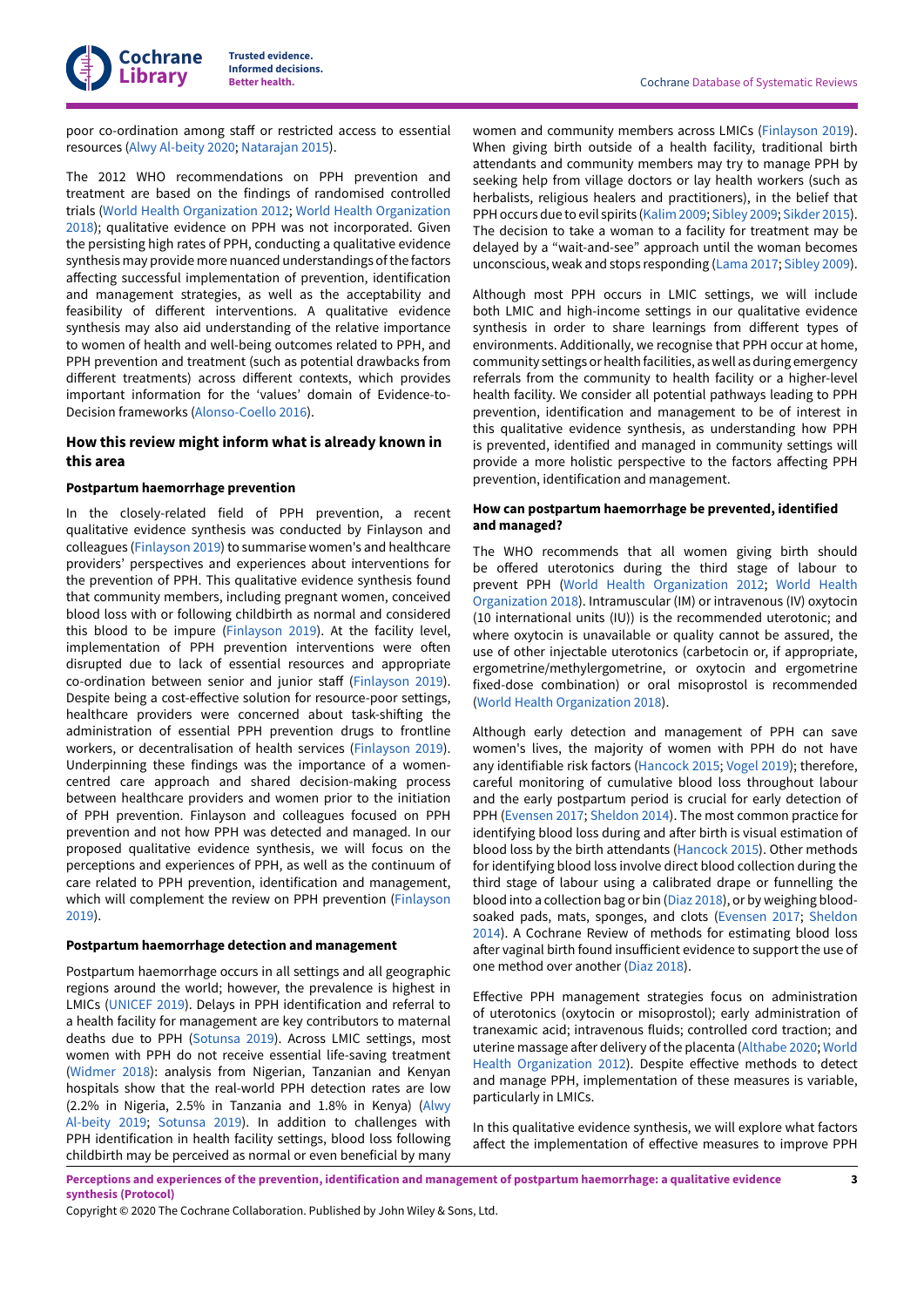

prevention, identification and management. We will synthesise available evidence using frameworks from the implementation and behavioural sciences, specifically the Theoretical Domains Framework (TDF) [\(Atkins](#page-9-11) 2017; [Cane 2012](#page-9-12)). TDF is an integrative and a validated theory-informed framework for understanding implementation of evidence-based practice and factors influencing behaviour change across 14 domains representing individual, socio-cultural and environmental barriers and enablers to behaviour change and implementation (e.g. knowledge, perceived capability, consequences, goals, intentions, social identity and influences, environmental context and resources) [\(Atkins](#page-9-11) 2017; [Cane 2012\)](#page-9-12). The TDF has been used in a number of primary qualitative and survey studies to explore barriers and enablers to a range of clinical practice behaviours ([Francis](#page-9-13) 2012), and more recently to aid evidence synthesis ([Graham-Rowe](#page-10-7) 2018), including in maternal health [\(Heslehurst](#page-10-8) 2014). We will use the TDF as a way to understand, structure and interpret factors affecting the prevention, identification and management of PPH.

# **How the health condition might affect women**

Common symptoms that women with PPH may experience include heavy vaginal bleeding, fast heart rate (tachycardia), low blood pressure, blurred vision, chills, and feeling faint. When left untreated, PPH can quickly lead to shock, organ dysfunction and even death (World Health [Organization](#page-12-3) 2018).

In this qualitative evidence synthesis, we will use "three-delays model" ([Thaddeus 1994\)](#page-11-8) to conceptualise a woman's journey related to PPH, based on the assumption that women will be either giving birth in a home or community setting, or in a health facility. The three-delays model proposes that there are three main delays in women receiving appropriate care during childbirth: 1) deciding to seek care, 2) identifying and reaching a health facility, and 3) receiving adequate and appropriate quality care [\(Thaddeus](#page-11-8) [1994](#page-11-8)). Across these levels of delays, women's socioeconomic status, knowledge of complications, cultural values around health and mortality, geographical proximity, transportation options, and health systems factors (supplies, personnel, training, organisation) influence the woman's journey. We will explore how factors across each of these domains influence women's perceptions and experiences of PPH and care during PPH.

Within the three-delays model, we will use the common sense self-regulation model (CS-SRM) ([Leventhal](#page-10-9) 1998) to specifically classify women's and community-members' perceptions and experiences of PPH [\(Philips 2012](#page-11-9)). The CS-SRM model is a cognitive representation of an individual regarding a health condition or illness, such as PPH. Specifically, the CS-SRM models the factors involved in an individual's processing of information regarding their illness or health condition (such as PPH) based on five domains: identity (symptoms and label); timeline (duration of the illness); consequences (side-effects such as morbidity, mortality); causes (factors); and control (management of the health condition) [\(Leventhal](#page-10-9) 1998; [Philips 2012](#page-11-9)).

# **Why is it important to do this review?**

While there are effective strategies to identify and manage PPH, these strategies may not be well implemented, particularly in lower-resource settings. Women's personal preferences and values influence their decision to access facility-based childbirth services [\(Downe](#page-9-14) 2018; World Health [Organization](#page-12-3) 2018). Therefore, it is

important to understand women's perceptions and experiences of PPH, in order to assess how factors at the individual and community level may influence the prevention, identification and management of PPH. Furthermore, healthcare providers are the key players for preventing, identifying and managing PPH and are likely to oFer valuable insight into what challenges they are facing or factors influencing them in the complex process of PPH prevention, identification and management.Our qualitative evidence synthesis will explore factors affecting PPH prevention, identification and management, which could in turn help researchers, programmers, and policy makers identify critical gaps hindering the implementation of PPH recommendations in different contexts. Integrating three frameworks of implementation and behavioural sciences [\(Francis](#page-9-13) 2012), maternal health ([Thaddeus 1994](#page-11-8)) and health conditions ([Leventhal](#page-10-9) 1998) into the design and analysis of this qualitative evidence synthesis is a key strength. This integration will contribute valuable insights into understanding factors aFecting the acceptability and feasibility of PPH prevention and treatment, and the relative importance of PPH-related outcomes to both women and healthcare providers. The findings of this QES can support decision-making within PPH programmes regarding effective strategies to increase and sustain individualand community-level uptake of taking necessary measures for PPH prevention and management. This qualitative evidence synthesis will inform future updates of the WHO recommendations on PPH prevention and treatment, and will be conducted in collaboration with the guideline team to ensure relevance and usability to priority topics.

# <span id="page-5-0"></span>**O B J E C T I V E S**

The overall aim of this qualitative evidence synthesis is to describe and explore the perceptions and experiences of women, community members, lay health workers, and skilled healthcare providers who have experience with postpartum haemorrhage (PPH) or with preventing, identifying and managing PPH, in both community and health facility settings. The review has the following specific objectives.

- 1. To synthesise qualitative studies exploring women's, community members', lay health workers', healthcare providers' and other key stakeholders' understanding about PPH and their perceptions regarding the causes and consequences of PPH
- 2. To develop a conceptual understanding of a woman's journey of surviving a PPH, including her experiences, values, and challenges
- 3. To identify how lay health workers prevent, identify and manage PPH at home or in community settings, or during transfer or referral to health facilities
- 4. To synthesise the factors aFecting the implementation of diFerent PPH prevention, identification and management strategies in health facility settings, including perceptions, experiences, values, acceptability, and feasibility

# <span id="page-5-1"></span>**M E T H O D S**

# **Criteria for considering studies for this review**

# **Types of studies**

We will include primary studies that use a qualitative study design (e.g. ethnography, phenomenology, case study, grounded theory study, and qualitative process evaluations). We will include

Perceptions and experiences of the prevention, identification and management of postpartum haemorrhage: a qualitative evidence **synthesis (Protocol)**

Copyright © 2020 The Cochrane Collaboration. Published by John Wiley & Sons, Ltd.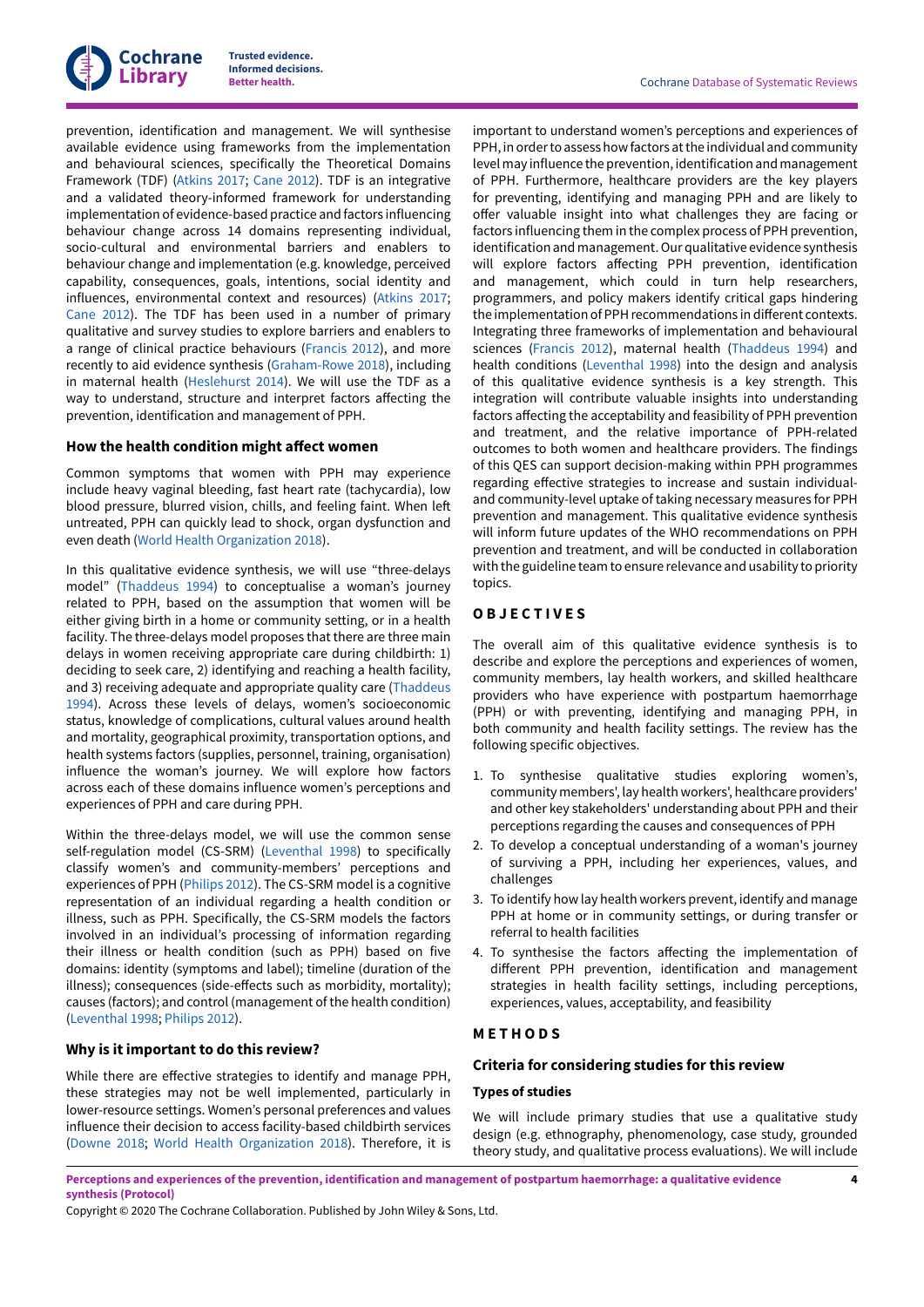

studies that have used qualitative methods for data collection (e.g. interviews, focus group discussions, group discussions, key informant interviews, and observations) and data analysis (e.g. thematic analysis, grounded theory, framework analysis). We will exclude studies that used qualitative methods for data collection but did not perform a qualitative analysis (e.g. open-ended survey questions where responses are analysed using descriptive statistics only). We will include mixed methods studies where extraction of qualitative findings resulting from qualitative methods is possible. We will include both published and unpublished studies, and studies published in any language. We will include studies regardless of whether or not they were conducted alongside studies of the effectiveness of PPH prevention, identification or management [\(Hofmeyr](#page-10-10) 2013a; [Hofmeyr](#page-10-11) 2013b; [Mousa 2014](#page-10-12); [Novikova](#page-11-10) 2015; [Oladapo 2012;](#page-11-11) [Salati 2019](#page-11-12); [Soltani](#page-11-13) 2011; [Tunçalp](#page-11-14) [2012](#page-11-14); Yaju [2013](#page-12-8)). We will not exclude studies based on our assessment of methodological limitations. We will use this information about methodological limitations to assess our confidence in the review findings. We will exclude any conference abstracts without a corresponding full paper, as they are unlikely to provide sufficiently rich qualitative data.

#### **Topic of interest**

We will include both a phenomenon of interest (PPH) and interventions (PPH prevention, identification and management), as follows.

- 1. Women's perceptions and experiences of PPH, or community members' or traditional birth attendants' experiences of supporting women with PPH
- 2. Healthcare providers' perceptions and experiences of caring for women with PPH
- 3. All methods of PPH prevention, identification and management, as well as prevention, identification and management as summary principles (e.g. to understand systems factors related to prevention, identification and management in general). Specifically, we will include the following strategies [\(Althabe](#page-9-10) [2020\)](#page-9-10).
	- a. **Prevention methods**: oxytocic or other uterotonic drugs
	- b. **Identification methods**: calibrated drape, non-calibrated blood collectors, Kelly's pad with basin, standardised cloth mat, Q-Mat (International Centre for Diarrhoeal Disease Research, Bangladesh (icddr,b), Microlife CRADLE VSA, modified early obstetric warning system (MEOWS), and visual estimation
	- c. **Management methods**: uterine tonus assessment, uterine massage, bimanual uterine compression, oxytocic or other uterotonic drugs, tranexamic acid, IV fluids, examination of the genital tract, manual removal of placenta, external aortic compression, non-pneumatic anti-shock garment (NASG), intrauterine balloon tamponade, referral to higher-level care (higher-level facility or high-dependency care), blood transfusion, definitive surgical treatment (laparotomy for hysterectomy, B-Lynch sutures; or artery ligation)

# **Types of participants**

We will include studies that focus on perceptions and experiences of PPH, as well as PPH prevention, identification and management. We will include participants from the following groups.

1. Women who have had an experience of PPH

- 2. Partners of women or other community members who have supported a woman with PPH
- 3. Lay health workers or other community-level traditional carers (e.g. religious leaders, traditional birth attendants) who support women during childbirth in the home or community setting, or during a referral to a health facility
- 4. All cadres of skilled healthcare providers in both community and facility settings (e.g. doctors, nurses, midwives) who are involved in providing maternity services

#### **Settings**

We will include studies conducted in any country and in any setting, including home, community-level, and higher-level health facilities (hospitals, health clinics, health centres with maternity services, community clinics).

# **Search methods for the identification of studies**

#### **Electronic searches**

We will search Epistemonikos ([www.epistemonikos.org\)](https://www.epistemonikos.org/) for related reviews to identify eligible studies for inclusion, as well as MEDLINE, CINAHL and Scopus. We will develop search strategies for each database. We will not apply any limits on language or publication date. We will search all databases from inception to the date of search. We will include a methodological filter for qualitative studies. See [Appendix 1](#page-12-9) for the search strategies.

#### **Searching other resources**

In addition to database searching, we will review the reference lists of all included studies and other key references, e.g. references identified in [Finlayson 2019](#page-9-1). We will also conduct a forward citation search for all included studies on Google Scholar. We will contact the authors of included studies to clarify published information and to seek unpublished data. We will contact researchers with expertise relevant to the review topic to request studies that might meet our inclusion criteria.

# **Grey literature**

We will conduct a grey literature search in the following sources to identify studies not indexed in the databases listed above.

- 1. OpenGrey [\(www.opengrey.eu](http://www.opengrey.eu/))
- 2. Grey Literature Report ([www.greylit.org\)](http://www.greylit.org/)
- 3. BASE [\(www.base-search.net/Search/Advanced](https://www.base-search.net/Search/Advanced))
- 4. Eldis ([www.eldis.org](https://www.eldis.org/))

# **Selection of studies**

We will collate all titles and abstracts identified from different database searches into one reference database and will remove duplicates. Two review authors will independently assess each record for its potential inclusion eligibility, based on predefined criteria, using Covidence [\(www.covidence.org\)](http://www.covidence.org). We will exclude references that do not meet the eligibility criteria. Thereafter, we will retrieve the full text of all the studies identified as potentially relevant after the title and abstract screening. Each full text will be assessed by two independent review authors for its eligibility in relation to the predefined inclusion criteria. We will resolve any disagreements between the two authors through discussion. If the two review authors cannot reach consensus, we will refer to a third

Perceptions and experiences of the prevention, identification and management of postpartum haemorrhage: a qualitative evidence **synthesis (Protocol)**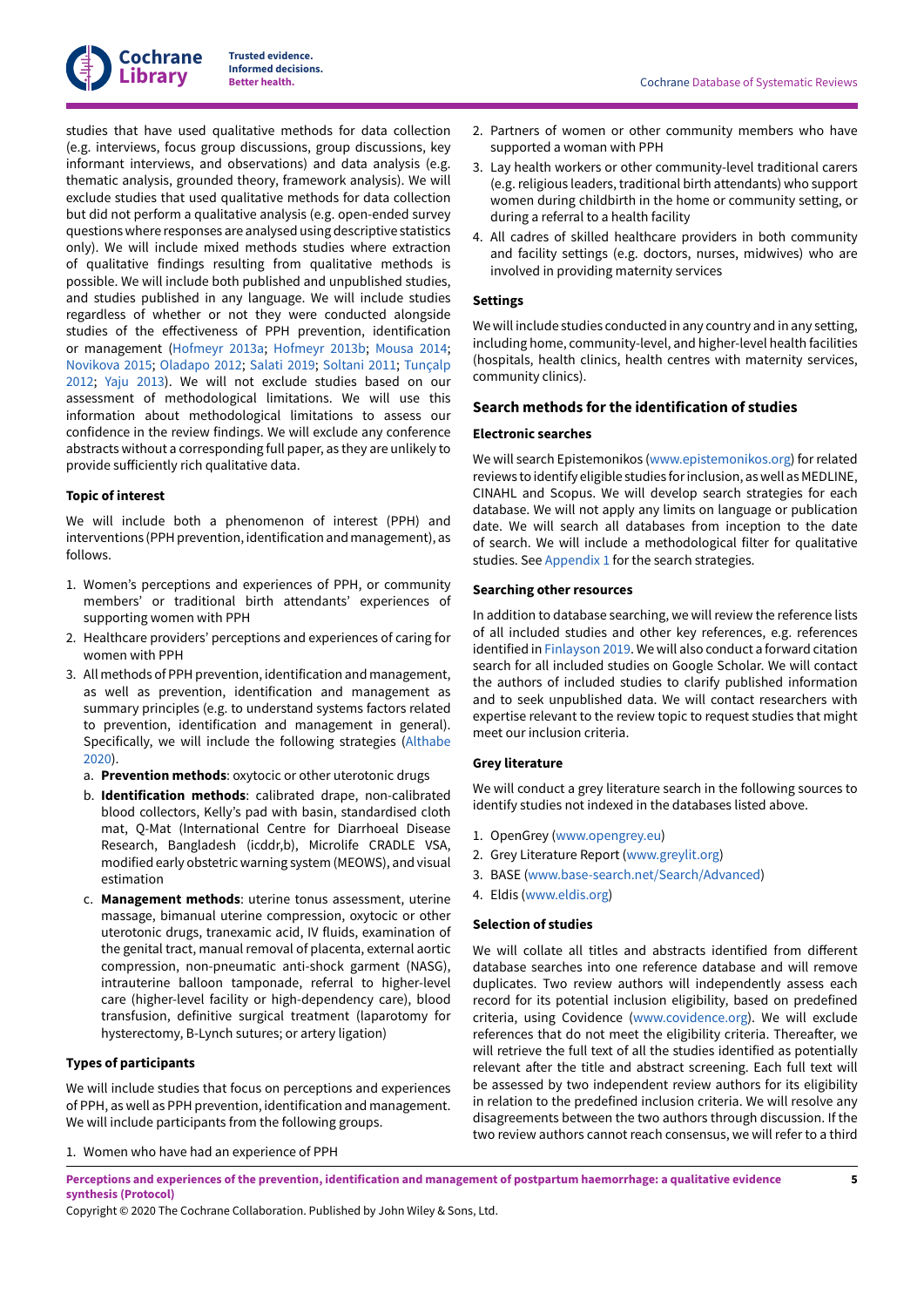author for a final decision. If required, we will contact the study authors for further information to determine study eligibility.

We will include a table listing the studies excluded from our synthesis at the full-text stage and the main reasons for exclusion. Where the same study, using the same sample and methods, is presented in diFerent reports, we will collate these reports so that each study, rather than each report, is the unit of interest in our review. A PRISMA flow diagram illustrating our search results and the process of screening and selecting studies for inclusion will be included as well.

#### **Language translation**

For titles and abstract of studies that are published in languages that none of the review team are fluent in (i.e. languages other than Bangla, English, French, Portuguese, Spanish, Italian and Greek), we will carry out an initial translation through open source software (Google Translate). If the translation indicates agreement with the inclusion criteria, or it is not possible to make a decision based on the translation, we will ask members of Cochrane networks and other associated networks of the review to assist us assessing the full text for inclusion. If this cannot be done, we will categorise the study as 'awaiting classification' to ensure transparency in the review process.

# **Sampling of studies**

This qualitative evidence synthesis aims for both variation in concepts and depth of understanding of emergent themes, rather than an exhaustive sample. The quality of the analysis can be compromised by large amounts of study data. Once we have identified all studies that are eligible for inclusion, we will assess whether the number of studies or data richness is likely to represent a problem for the analysis and will consider selecting a sample of studies. We may use maximum variation purposive sampling to allow for the broadest possible variation with the included studies. Key areas of variation may include study design, the aim of the study (women's experience of PPH or PPH prevention, identification and management), type of participant, geographical setting, country income level, and level of richness of data. If sampling is used, we will develop a sampling frame upon determining all variables, and all eligible studies will be arranged within the frame. We will then review the studies in each frame, including their number and level of detail, and make decisions about which studies we will include in the review.

## **Data extraction**

We will use a form designed for this review to extract data. This specific form will consist of information regarding study setting, sample characteristics, objectives, guiding framework, study design, data collection and analysis methods, qualitative themes, qualitative findings, supporting quotations, conclusions, and any relevant tables, figures or images.

# **Assessing the methodological limitations of included studies**

Two independent review authors will critically appraise the quality of included studies using an adapted version of the Critical Appraisal Skills Programme (CASP) tool [\(www.casp-ul.net\)](http://www.casp-ul.net). The following domains will be included in the appraisal tool: aims, methodology, design, participants' enrolment, data collection,

data analysis, reflexivity, ethical considerations, results, and research contribution. Any disagreement between authors will be resolved through discussion or by involving a third review author where necessary. We will report our assessments in a 'methodological limitations' table.

# **Data management, analysis and synthesis**

We will undertake a thematic analysis, as described by Thomas and Harden [\(Thomas 2008](#page-11-15)), to synthesise the qualitative evidence. Thematic analysis is a useful approach for analysing qualitative evidence to investigate people's perspectives and experiences, acceptability, feasibility and factors influencing implementation [\(Thomas 2008](#page-11-15)). This is a rigorous analysis method that we will carry out following multiple readings in order to become familiar with and achieve immersion of data, and we will conduct the synthesis using the following three steps: 1) free line-by-line coding of the key findings of primary studies; 2) development of descriptive themes; and 3) generation of analytical themes and interpretations to generate further ideas, explanations and hypotheses [\(Thomas](#page-11-15) [2008\)](#page-11-15).

The themes we generate will then be mapped onto the three frameworks we will use to guide the analysis: common-sense selfregulation model (CS-SRM), three delays, and Theoretical Domains Framework. We will use the CS-SRM to understand when women and families become aware of the threat of PPH, how they navigate responses to the threat of PPH, how they formulate responses to the threat of PPH, and how action plans are created and changed to address the threat of PPH [\(Leventhal](#page-10-9) 1998). We will use the three-delays model to elaborate on where delays may arise during a woman's journey of PPH related to: 1) deciding to seek care; 2) reaching an appropriate health facility; and 3) receiving adequate care when a facility is reached [\(Thaddeus 1994\)](#page-11-8). Finally, we will use the Theoretical Domains Framework to identify factors influencing the prevention, identification and management of PPH [\(Cane 2012\)](#page-9-12). This framework organises the factors influencing implementation into 14 categories: knowledge, skills, social/ professional role and identity, beliefs about capabilities, optimism, beliefs about consequences, reinforcement, intentions, goals, memory/attention/decision processes, environmental context and resources, social influences, emotion, and behavioural regulation [\(Cane 2012](#page-9-12)).

The first review author will identify a highly relevant article to the review question and use this article as the basis of generating a free code list. To develop a comprehensive codebook, we will test whether and how well the codes can be translated from one study to another by testing with another three relevant studies, and will identify and include new codes as necessary. Two review authors will independently read all articles, then will review those extracted to find similarities and diFerences between codes and will adjust any new codes that might emerge during the analysis process. Finally, two review authors will work as a team to develop analytical themes of this review. Descriptive and draft analytical themes will be presented to and discussed with all authors in developing and finalising the analytical construct.

We will consider conducting subgroup analyses, for example by country-income level. We will use NVivo 12 (QSR [International](#page-11-16)) for coding and analysis. The review team will consider the best approach for developing a final output, which may include a logic model, line-of-argument synthesis or other conceptual model.

Perceptions and experiences of the prevention, identification and management of postpartum haemorrhage: a qualitative evidence **synthesis (Protocol)**

Copyright © 2020 The Cochrane Collaboration. Published by John Wiley & Sons, Ltd.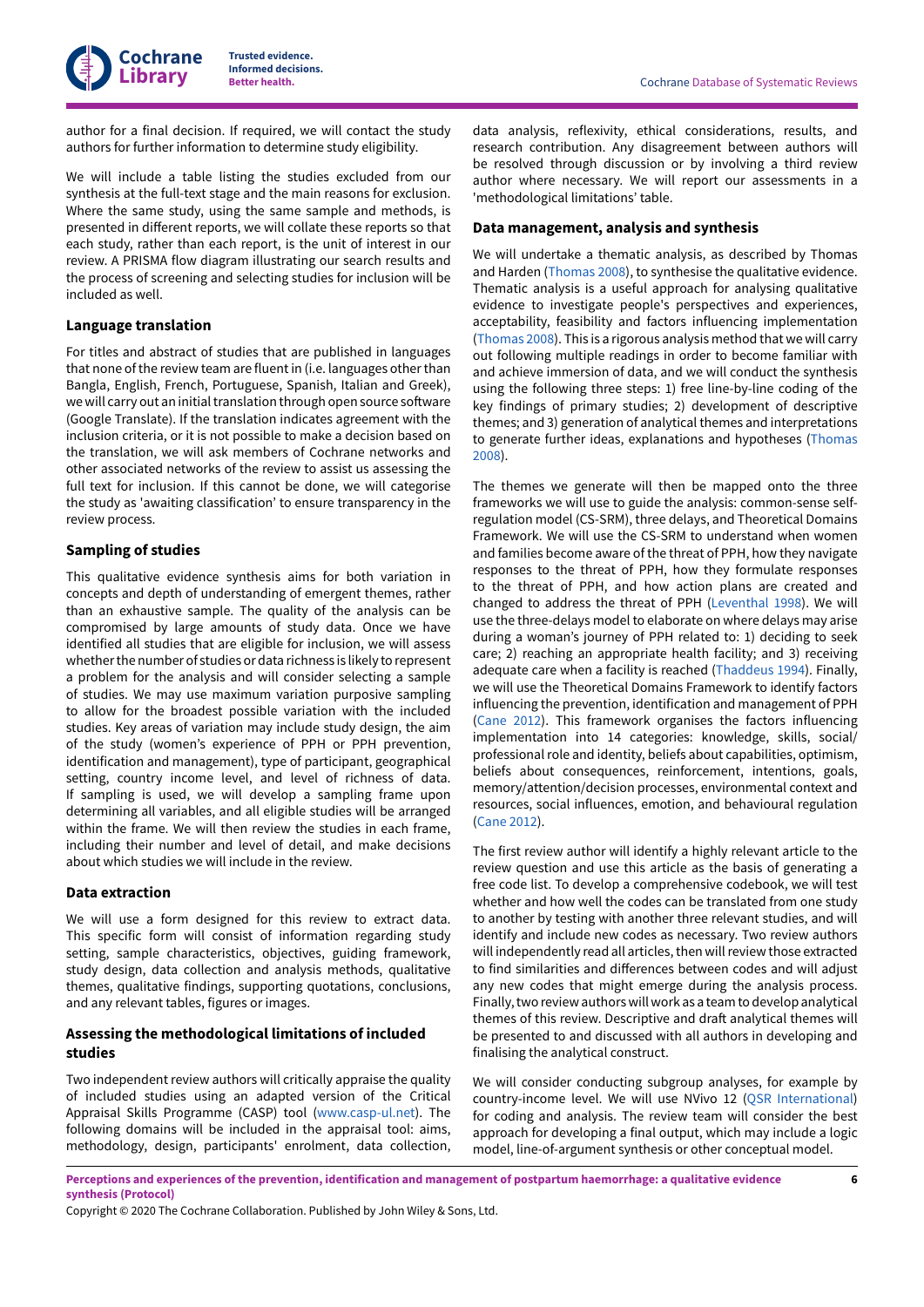

#### **Assessing our confidence in the review findings**

To assess our confidence in the findings from the included studies, we will use CERQual (Confidence in the Evidence from Reviews of Qualitative Research). The CERQual has become the standard GRADE tool for assessing confidence in the findings from qualitative evidence synthesis [\(Lewin](#page-10-13) 2018a). CERQual enables reviewers to transparently assess and describe the extent to which the review finding is a reasonable representation of the phenomena of the interest. The CERQual method includes the following four components to assess overall confidence of qualitative findings of the included studies.

- 1. Methodological limitations: the extent to which there are concerns regarding the design or conduct of the primary studies supporting a review finding [\(Munthe-Kaas](#page-10-14) 2018)
- 2. Relevance: to what extent the evidence from the primary studies supporting a review finding is applicable to the context specified in the review question [\(Noyes](#page-11-17) 2018)
- 3. Coherence: how clear and cogent the fit is between the data from the primary studies and the review finding ([Colvin 2018](#page-9-15))
- 4. Adequacy of data: degree of richness and quantity of data supporting a review finding [\(Glenton](#page-10-15) 2018)

Finally, we will make an overall assessment of the confidence in each review finding (high, moderate, low, or very low) [\(Lewin](#page-10-16) [2018b](#page-10-16)).

# **'Summary of qualitative findings' tables and evidence profiles**

We will present summaries of the findings and our assessments of confidence in these findings in the 'Summary of qualitative findings' table(s). We will present detailed descriptions of our confidence assessment in an evidence profile.

# **Integrating the review findings with the Cochrane Reviews**

This qualitative evidence synthesis will be conducted as a single, independent review. We will explore how to link this qualitative evidence synthesis with related Cochrane Reviews of quantitative evidence on PPH prevention, identification and management [\(Abedi 2016](#page-9-16); [Gallos 2018;](#page-9-17) [Hofmeyr](#page-10-10) 2013a; [Hofmeyr](#page-10-11) 2013b; [Oladapo](#page-11-11) [2012](#page-11-11); [Salati 2019;](#page-11-12) [Soltani](#page-11-13) 2011; [Tunçalp](#page-11-14) 2012; Yaju [2013\)](#page-12-8). The key

findings from these intervention reviews are listed in [Appendix](#page-15-0) [2](#page-15-0). The findings from this qualitative evidence synthesis can be used to explain and contextualise the findings from the intervention reviews and may help to identify hypotheses forfuture subgroup analyses. The review team will test the appropriateness of developing a logic model ([Glenton](#page-10-17) 2013) to link qualitative findings on the prevention, identification and management of PPH described in the intervention reviews.

# **Review authors' reflexivity**

We will maintain a reflexive attitude throughout the stages of the review process, from study selection to data synthesis. The author team represents diverse, international academic and professional backgrounds (medical anthropology, social and behavioural sciences, midwifery, nursing and medicine) with a range ofresearch focus areas and expertise. We anticipate that the perspectives of the review authors might influence our data collection, analyses and interpretation process, for example regarding our subject expertise, professional backgrounds, knowledge about PPH identification and management, and other associated factors. As a team, we will remain mindful of our biases and support each other to minimise the risk of these skewing our analysis or the interpretation of our findings. We believe that the diversity in our review author team will help us to critique and challenge our biases, and to develop review findings that are inclusive of and responsive to clinical practice and implementation research. Therefore, progress will be discussed regularly among the team and decisions made will be explored critically, based on our collective and individual experiences as clinicians, academics and researchers.

# <span id="page-8-0"></span>**A C K N O W L E D G E M E N T S**

Marit Johansen of Cochrane EFective Practice and Organisation of Care (EPOC) has developed the search strategy.

Valuable feedback was received from the following editors and peerreviewers: Soo Downe, Margaret Cargo, Christine East, Cynthia Violet Nalumansi.

The Cochrane EPOC Norwegian Satellite receives funding from the Norwegian Agency for Development Cooperation (Norad), via the Norwegian Institute of Public Health to support review authors in the production of their reviews.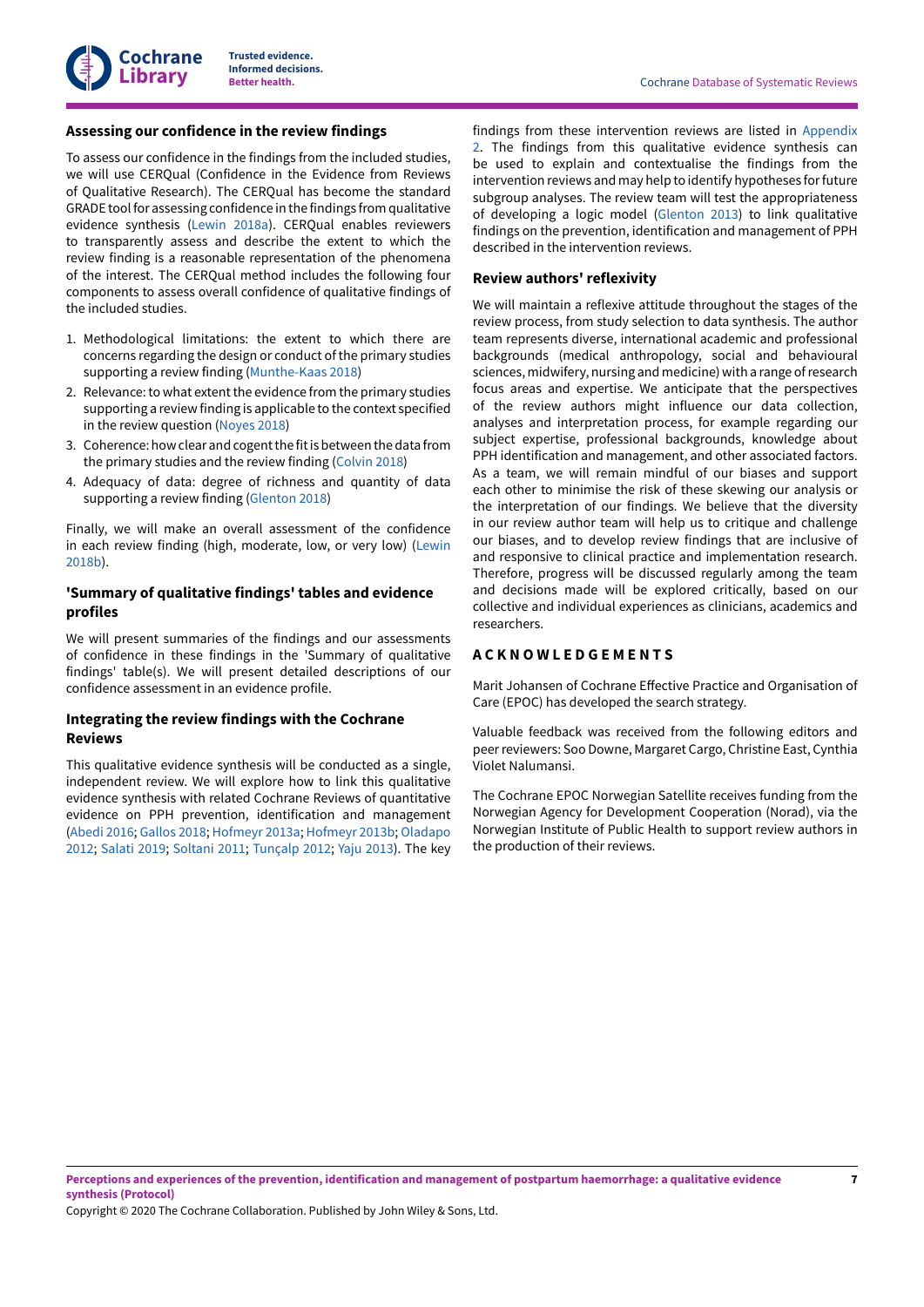

# **REFERENCES**

# <span id="page-9-0"></span>**Additional references**

# <span id="page-9-16"></span>**Abedi 2016**

Abedi P, Jahanfar S, Namvar F, Lee J. Breastfeeding or nipple stimulation for reducing postpartum haemorrhage in the third stage of labour. *Cochrane Database of Systematic Reviews* 2016, Issue 1. Art. No: CD010845. [DOI: [10.1002/14651858.CD010845.pub2](https://doi.org/10.1002%2F14651858.CD010845.pub2)]

#### <span id="page-9-6"></span>**Alonso-Coello 2016**

Alonso-Coello P, Schünemann HJ, Moberg J, Brignardello-Petersen R, Akl EA, Davoli M, et al, the GRADE Working Group. GRADE Evidence to Decision (EtD) frameworks: a systematic and transparent approach to making well informed healthcare choices. 1: introduction. *The BMJ* 2016;**353**:i2016. [DOI: [https://](https://doi.org/https%3A%2F%2Fdoi.org%2F10.1136%2Fbmj.i2016) [doi.org/10.1136/bmj.i2016\]](https://doi.org/https%3A%2F%2Fdoi.org%2F10.1136%2Fbmj.i2016)

#### <span id="page-9-10"></span>**Althabe 2020**

Althabe F, Therrien MNS, Pingray V, Hermida J, Gülmezoglu AM, Armbruster D, et al. Postpartum hemorrhage care bundles to improve adherence to guidelines: a WHO technical consultation. *International Journal of Gynecology & Obstetrics* 2020;**148**(3):290-9. [DOI: [10.1002/ijgo.13028](https://doi.org/10.1002%2Fijgo.13028)]

#### <span id="page-9-7"></span>**Alwy Al-beity 2019**

Alwy Al-beity F, Pembe A, Hirose A, Morris J, Leshabari S, Marrone G, Hanson C. EFect of the competency-based Helping Mothers Survive Bleeding after Birth (HMS BAB) training on maternal morbidity: a cluster-randomised trial in 20 districts in Tanzania. *BMJ Global Health* 2019;**4**(2):e001214. [DOI: [10.1136/](https://doi.org/10.1136%2Fbmjgh-2018-001214) [bmjgh-2018-001214](https://doi.org/10.1136%2Fbmjgh-2018-001214)]

#### <span id="page-9-4"></span>**Alwy Al-beity 2020**

Alwy Al-beity F, Pembe AB, Kwezi HA, Massawe SN, Hanson C, Baker U. "We do what we can do to save a woman" health workers' perceptions of health facility readiness for management of postpartum haemorrhage. *Global Health Action* 2020;**13**(1):1707403. [DOI: [10.1080/16549716.2019.1707403\]](https://doi.org/10.1080%2F16549716.2019.1707403)

#### <span id="page-9-11"></span>**Atkins 2017**

Atkins L, Francis J, Islam R, O'Connor D, Patey A, Ivers N, et al. A guide to using the Theoretical Domains Framework of behaviour change to investigate implementation problems. *Implementation Science* 2017;**12**(1):77. [DOI: [10.1186/](https://doi.org/10.1186%2Fs13012-017-0605-9) [s13012-017-0605-9](https://doi.org/10.1186%2Fs13012-017-0605-9)]

#### <span id="page-9-3"></span>**Bohren 2014**

Bohren MA, Hunter EC, Munthe-Kaas HM, Souza JP, Vogel JP, Gülmezoglu AM. Facilitators and barriers to facility-based delivery in low-and middle-income countries: a qualitative evidence synthesis. *Reproductive Health* 2014;**11**(1):71. [DOI: [10.1186/1742-4755-11-71](https://doi.org/10.1186%2F1742-4755-11-71)]

#### <span id="page-9-12"></span>**Cane 2012**

Cane J, O'Connor D, Michie S. Validation of the theoretical domains framework for use in behaviour change and implementation research. *Implementation Science* 2012;**7**(1):37. [DOI: [https://doi.org/10.1186/1748-5908-7-37\]](https://doi.org/https%3A%2F%2Fdoi.org%2F10.1186%2F1748-5908-7-37)

#### <span id="page-9-15"></span>**Colvin 2018**

Colvin CJ, Garside R, Wainwright M, Munthe-Kaas H, Glenton C, Bohren MA, et al. Applying GRADE-CERQual to qualitative evidence synthesis findings-paper 4: how to assess coherence. Implement Science;**13**(Suppl 1).

#### <span id="page-9-9"></span>**Diaz 2018**

Diaz V, Abalos E, Carroli G. Methods for blood loss estimation after vaginal birth. Cochrane Database of *Systematic Reviews* 2018, Issue 9. Art. No: CD010980. [DOI: [10.1002/14651858.CD010980.pub2\]](https://doi.org/10.1002%2F14651858.CD010980.pub2)

#### <span id="page-9-14"></span>**Downe 2018**

Downe S, Finlayson K, Oladapo O, Bonet M, Gülmezoglu AM. What matters to women during childbirth: a systematic qualitative review. *PloS One* 2018;**13**(5):e0194906. [DOI: [10.1371/journal.pone.0194906](https://doi.org/10.1371%2Fjournal.pone.0194906)]

## <span id="page-9-8"></span>**Evensen 2017**

Evensen A, Anderson JM, Fontaine P. Postpartum hemorrhage: prevention and treatment. *American Family Physician* 2017;**95**(7):442-9.

#### <span id="page-9-1"></span>**Finlayson 2019**

Finlayson K, Downe S, Vogel JP, Oladapo OT. What matters to women and healthcare providers in relation to interventions for the prevention of postpartum haemorrhage: a qualitative systematic review. *PloS One* 2019;**14**(5):e0215919. [DOI: [10.1371/journal.pone.0215919](https://doi.org/10.1371%2Fjournal.pone.0215919)]

#### <span id="page-9-13"></span>**Francis 2012**

Francis JJ, O'Connor D, Curran J. Theories of behaviour change synthesised into a set of theoretical groupings: introducing a thematic series on the theoretical domains framework. *Implementation Science* 2012;**7**(1):35. [DOI: [10.1186/1748-5908-7-35](https://doi.org/10.1186%2F1748-5908-7-35)]

# <span id="page-9-2"></span>**French 2012**

French SD, Green SE, O'Connor DA, McKenzie JE, Schattner P, Spike N, et al. Developing theory-informed behaviour change interventions to implement evidence into practice: a systematic approach using the Theoretical Domains Framework. *Implementation Science* 2012;**7**(1):1-8. [DOI: [https://](https://doi.org/https%3A%2F%2Fdoi.org%2F10.1186%2F1748-5908-7-38) [doi.org/10.1186/1748-5908-7-38](https://doi.org/https%3A%2F%2Fdoi.org%2F10.1186%2F1748-5908-7-38)]

# <span id="page-9-17"></span>**Gallos 2018**

Gallos ID, Papadopoulou A, Man R, Athanasopoulos N, Tobias A, Price MJ, et al. Uterotonic agents for preventing postpartum haemorrhage: a network meta-analysis. *Cochrane Database of Systematic Reviews* 2018, Issue 12. Art. No: CD011689. [DOI: [10.1002/14651858.CD011689.pub3\]](https://doi.org/10.1002%2F14651858.CD011689.pub3)

#### <span id="page-9-5"></span>**Gephart 2011**

Gephart SM, Cholette M. Living through the unexpected: two fathers share their experience with postpartum hemorrhage. *International Journal of Childbirth Education* 2011;**26**(4):49-52.

Perceptions and experiences of the prevention, identification and management of postpartum haemorrhage: a qualitative evidence **synthesis (Protocol)**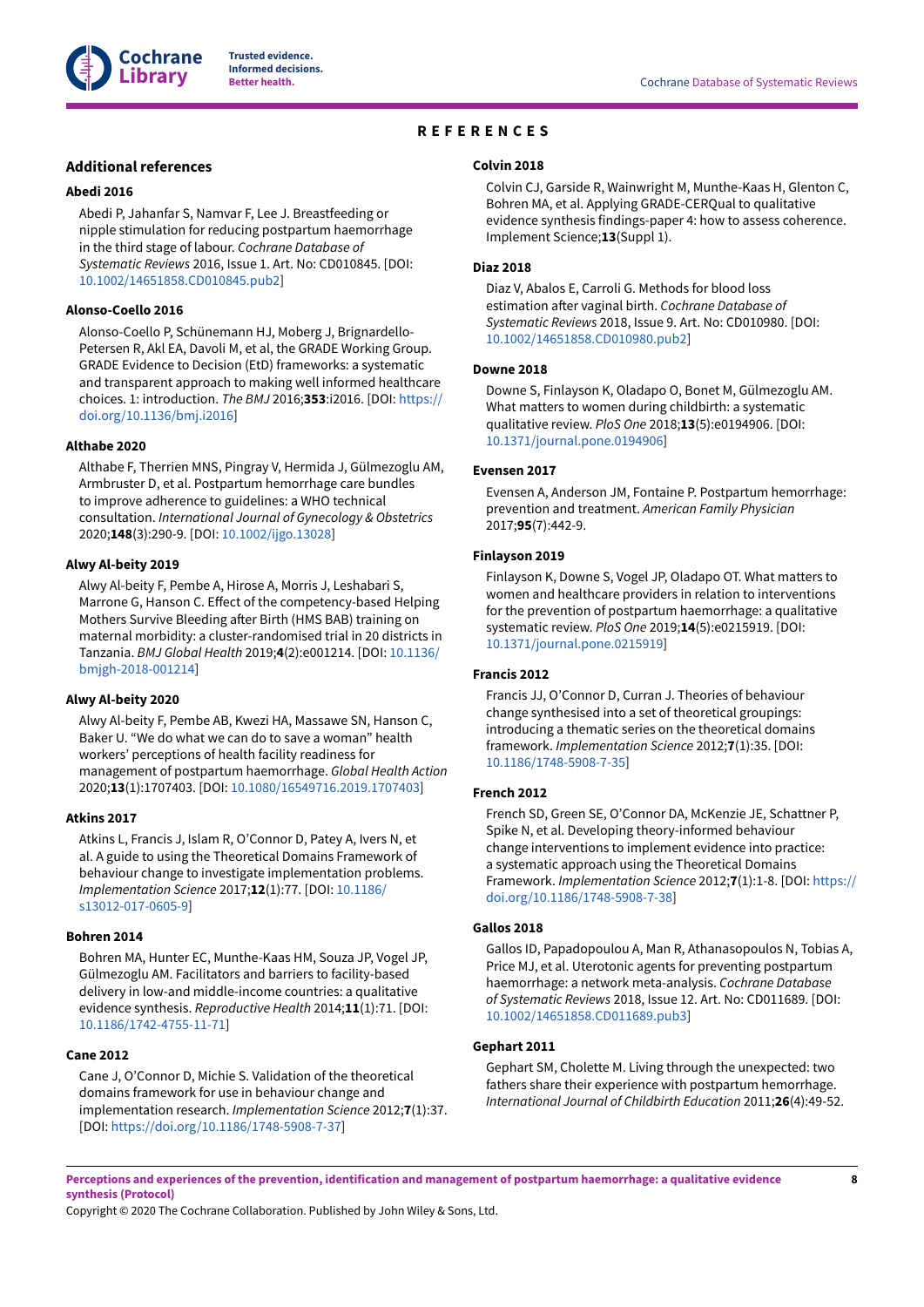

# <span id="page-10-17"></span>**Glenton 2013**

Glenton C, Colvin CJ, Carlsen B, Swartz A, Lewin S, Noyes J, et al. Barriers and facilitators to the implementation of lay health worker programmes to improve access to maternal and child health: a qualitative evidence synthesis. *Cochrane Database of Systematic Reviews* 2013, Issue 10. Art. No: CD010414. [DOI: [10.1002/14651858.CD010414.pub2](https://doi.org/10.1002%2F14651858.CD010414.pub2)]

# <span id="page-10-15"></span>**Glenton 2018**

Glenton C, Carlsen B, Lewin S, Munthe-Kaas H, Colvin CJ, Tuncalp O, et al. Applying GRADE-CERQual to qualitative evidence synthesis findings-paper 5: how to assess adequacy of data. Implement Science;**13**(Suppl 1).

# <span id="page-10-7"></span>**Graham-Rowe 2018**

Graham-Rowe E, Lorencatto F, Lawrenson JG, Burr JM, Grimshaw JM, Ivers NM, et al. Barriers to and enablers of diabetic retinopathy screening attendance: a systematic review of published and grey literature. *Diabetic Medicine* 2018;**35**(10):1308-19. [DOI: [10.1111/dme.13686](https://doi.org/10.1111%2Fdme.13686)]

# <span id="page-10-6"></span>**Hancock 2015**

Hancock A, Weeks AD, Lavender DT. Is accurate and reliable blood loss estimation the 'crucial step' in early detection of postpartum haemorrhage: an integrative review of the literature. *BMC Pregnancy and Childbirth* 2015;**15**(1):230. [DOI: [10.1186/s12884-015-0653-6\]](https://doi.org/10.1186%2Fs12884-015-0653-6)

#### <span id="page-10-8"></span>**Heslehurst 2014**

Heslehurst N, Newham J, Maniatopoulos G, Fleetwood C, Robalino S, Rankin J. Implementation of pregnancy weight management and obesity guidelines: a meta-synthesis of healthcare professionals' barriers and facilitators using the Theoretical Domains Framework. *Obesity Reviews* 2014;**15**(6):462-86. [DOI: [10.1111/obr.12160\]](https://doi.org/10.1111%2Fobr.12160)

# <span id="page-10-10"></span>**Hofmeyr 2013a**

Hofmeyr GJ, Abdel-Aleem H, Abdel-Aleem MA. Uterine massage for preventing postpartum haemorrhage. *Cochrane Database of Systematic Reviews* 2013, Issue 7. Art. No: CD006431. [DOI: [10.1002/14651858.CD006431.pub3](https://doi.org/10.1002%2F14651858.CD006431.pub3)]

## <span id="page-10-11"></span>**Hofmeyr 2013b**

Hofmeyr GJ, Gülmezoglu AM, Novikova N, Lawrie TA. Postpartum misoprostol for preventing maternal mortality and morbidity. *Cochrane Database of Systematic Reviews* 2013, Issue 7. Art. No: CD008982. [DOI: [10.1002/14651858.CD008982.pub2\]](https://doi.org/10.1002%2F14651858.CD008982.pub2)

# <span id="page-10-1"></span>**Hussein 2012**

Hussein J, Kanguru L, Astin M, Munjanja S. The effectiveness of emergency obstetric referral interventions in developing country settings: a systematic review. *PLoS Medicine* 2012;**9**(7):e1001264. [DOI: [https://doi.org/10.1371/](https://doi.org/https%3A%2F%2Fdoi.org%2F10.1371%2Fjournal.pmed.1001264) [journal.pmed.1001264\]](https://doi.org/https%3A%2F%2Fdoi.org%2F10.1371%2Fjournal.pmed.1001264)

# <span id="page-10-4"></span>**Kalim 2009**

Kalim N, Anwar I, Khan J, Blum LS, Moran AC, Botlero R, et al. Postpartum haemorrhage and eclampsia: diFerences in knowledge and care-seeking behaviour in two districts of Bangladesh. *Journal of Health, Population and Nutrition*

2009;**27**(2):156-69. [DOI: [https://doi.org/10.3329/](https://doi.org/https%3A%2F%2Fdoi.org%2F10.3329%2Fjhpn.v27i2.3328) [jhpn.v27i2.3328](https://doi.org/https%3A%2F%2Fdoi.org%2F10.3329%2Fjhpn.v27i2.3328)]

# <span id="page-10-0"></span>**Koblinsky 2016**

Koblinsky M, Moyer CA, Calvert C, Campbell J, Campbell OMR, Feigl AB, et al. Quality maternity care for every woman, everywhere: a call to action. *The Lancet* 2016;**388**(10057):2307-20. [DOI: [https://doi.org/10.1016/](https://doi.org/https%3A%2F%2Fdoi.org%2F10.1016%2FS0140-6736%2816%2931333-2) [S0140-6736\(16\)31333-2\]](https://doi.org/https%3A%2F%2Fdoi.org%2F10.1016%2FS0140-6736%2816%2931333-2)

#### <span id="page-10-5"></span>**Lama 2017**

Lama TP, Khatry SK, Katz J, LeClerq SC, Mullany LC. Illness recognition, decision-making, and care-seeking for maternal and newborn complications: a qualitative study in Sarlahi District, Nepal. *Journal of Health, Population and Nutrition* 2017;**36**(1):45. [DOI: [10.1186/s41043-017-0123-z\]](https://doi.org/10.1186%2Fs41043-017-0123-z)

# <span id="page-10-9"></span>**Leventhal 1998**

Leventhal H, Leventhal EA, Contrada RJ. Self-regulation, health, and behavior: a perceptual-cognitive approach. *Psychology and Health* 1998;**13**(4):717-33. [DOI: [https://](https://doi.org/https%3A%2F%2Fdoi.org%2F10.1080%2F08870449808407425) [doi.org/10.1080/08870449808407425\]](https://doi.org/https%3A%2F%2Fdoi.org%2F10.1080%2F08870449808407425)

# <span id="page-10-13"></span>**Lewin 2018a**

Lewin S, Booth A, Glenton C, Munthe-Kaas H, Rashidian A, Wainwright M, et al. Applying GRADE-CERQual to qualitative evidence synthesis findings: introduction to the series. Implement Science;**13**(Suppl 1).

# <span id="page-10-16"></span>**Lewin 2018b**

Lewin S, Bohren M, Rashidian A, Munthe-Kaas H, Glenton C, Colvin CJ, et al. Applying GRADE-CERQual to qualitative evidence synthesis findings—paper 2: how to make an overall CERQual assessment of confidence and create a Summary of Qualitative Findings table. *Implementation Science* 2018;**13**(1):10. [DOI: [https://doi.org/10.1186/s13012-017-0689-2\]](https://doi.org/https%3A%2F%2Fdoi.org%2F10.1186%2Fs13012-017-0689-2)

#### <span id="page-10-2"></span>**Michie 2011**

Michie S, Van Stralen MM, West R. The behaviour change wheel: a new method for characterising and designing behaviour change interventions. *Implementation Science* 2011;**6**(6):42. [DOI: [https://doi.org/10.1186/1748-5908-6-42](https://doi.org/https%3A%2F%2Fdoi.org%2F10.1186%2F1748-5908-6-42)]

# <span id="page-10-12"></span>**Mousa 2014**

Mousa HA, Blum J, Abou El Senoun G, Shakur H, Alfirevic Z. Treatment for primary postpartum haemorrhage. *Cochrane Database of Systematic Reviews* 2014, Issue 2. Art. No: CD003249. [DOI: [10.1002/14651858.CD003249.pub3\]](https://doi.org/10.1002%2F14651858.CD003249.pub3)

# <span id="page-10-14"></span>**Munthe-Kaas 2018**

Munthe-Kaas H, Bohren MA, Glenton C, Lewin S, Noyes J, Tuncalp O, et al. Applying GRADE-CERQual to qualitative evidence synthesis findings-paper 3: how to assess methodological limitations. Implement Science 13;**Suppl 1**.

# <span id="page-10-3"></span>**Natarajan 2015**

Natarajan A, Chavez J, Ahn R, Nelson BD, Eckardt M, Dulo L, et al. Provider experiences with uterine balloon tamponade for uncontrolled postpartum hemorrhage in health facilities in Kenya. *International Journal of Gynaecolgy*

Perceptions and experiences of the prevention, identification and management of postpartum haemorrhage: a qualitative evidence **synthesis (Protocol)**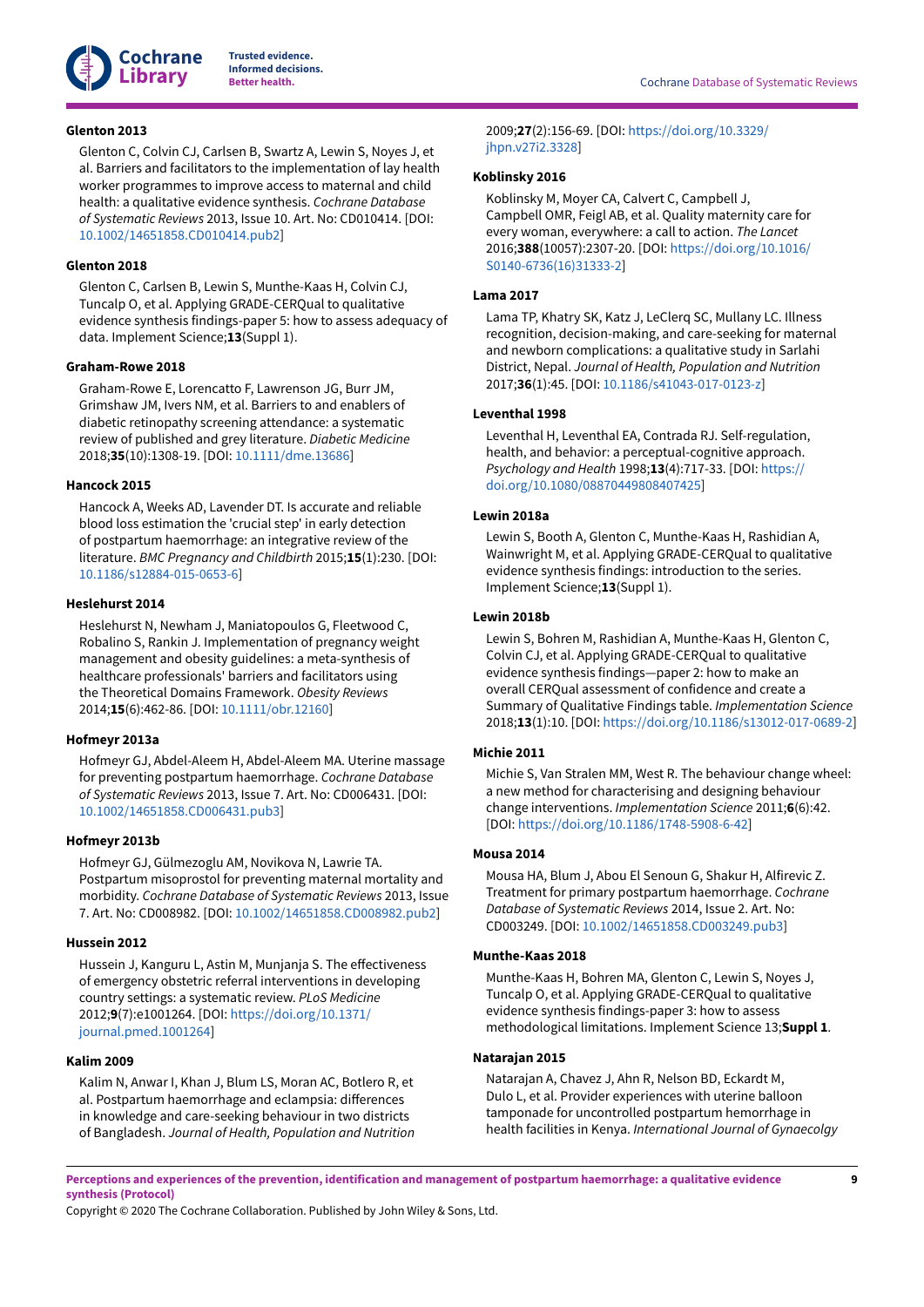

*& Obstetrics* 2015;**131**(2):201-4. [DOI: [https://doi.org/10.1016/](https://doi.org/https%3A%2F%2Fdoi.org%2F10.1016%2Fj.ijgo.2015.05.020) [j.ijgo.2015.05.020](https://doi.org/https%3A%2F%2Fdoi.org%2F10.1016%2Fj.ijgo.2015.05.020)]

#### <span id="page-11-10"></span>**Novikova 2015**

Novikova N, Hofmeyr GJ, Cluver C. Tranexamic acid for preventing postpartum haemorrhage. *Cochrane Database of Systematic Reviews* 2015, Issue 6. Art. No: CD007872. [DOI: [10.1002/14651858.CD007872.pub3](https://doi.org/10.1002%2F14651858.CD007872.pub3)]

#### <span id="page-11-17"></span>**Noyes 2018**

Noyes J, Booth A, Lewin S, Carlsen B, Glenton C, Colvin CJ, et al. Applying GRADE-CERQual to qualitative evidence synthesis findings-paper 6: how to assess relevance of the data. Implement Science;**13**(Suppl 1).

#### <span id="page-11-11"></span>**Oladapo 2012**

Oladapo OT, Fawole B, Blum J, Abalos E. Advance misoprostol distribution for preventing and treating postpartum haemorrhage. *Cochrane Database of Systematic Reviews* 2012, Issue 2. Art. No: CD009336. [DOI: [10.1002/14651858.CD009336.pub2](https://doi.org/10.1002%2F14651858.CD009336.pub2)]

# <span id="page-11-9"></span>**Philips 2012**

Phillips LA, Leventhal H, Leventhal EA. Physicians' communication of the common-sense self-regulation model results in greater reported adherence than physicians' use of interpersonal skills. *British Journal of Health Psychology* 2012;**17**(2):244-57. [DOI: [10.1111/j.2044-8287.2011.02035.x.](https://doi.org/10.1111%2Fj.2044-8287.2011.02035.x.)]

# <span id="page-11-3"></span>**Prata 2013**

Prata N, Bell S, Weidert K. Prevention of postpartum hemorrhage in low-resource settings: current perspectives. *International Journal of Women's Health* 2013;**5**:737–52. [DOI: [10.2147/IJWH.S51661](https://doi.org/10.2147%2FIJWH.S51661)]

# <span id="page-11-16"></span>**QSR International [Computer program]**

QSR International Pty Ltd NVivo 12 Pro. QSR International Pty Ltd. London: QSR International Pty Ltd, 2018.

# <span id="page-11-1"></span>**Rath 2012**

Rath WH. Postpartum hemorrhage update on problems of definitions and diagnosis. *Obstetric Anesthesia Digest* 2012;**32**(2):76-7. [DOI: 10.1111/j.1600-0412.2011.01107.x.]]

# <span id="page-11-12"></span>**Salati 2019**

Salati JA, Leathersich SJ, Williams MJ, Cuthbert A, Tolosa JE. Prophylactic oxytocin for the third stage of labour to prevent postpartum haemorrhage. *Cochrane Database of Systematic Reviews* 2019, Issue 4. Art. No: CD001808. [DOI: [10.1002/14651858.CD001808.pub3](https://doi.org/10.1002%2F14651858.CD001808.pub3)]

#### <span id="page-11-0"></span>**Sheldon 2014**

Sheldon WR, Blum J, Vogel JP, Souza JP, Gülmezoglu AM, Winikoff B. WHO Multicountry Survey on Maternal and Newborn Health Research Network. Postpartum haemorrhage management, risks, and maternal outcomes: findings from the World Health Organization Multicountry Survey on Maternal and Newborn Health. *BJOG: An International Journal of Obstetrics & Gynaecology* 2014;**121**:5-13. [DOI: [https://](https://doi.org/https%3A%2F%2Fdoi.org%2F10.1111%2F1471-0528.12636) [doi.org/10.1111/1471-0528.12636\]](https://doi.org/https%3A%2F%2Fdoi.org%2F10.1111%2F1471-0528.12636)

#### <span id="page-11-6"></span>**Sibley 2009**

Sibley LM, Hruschka D, Kalim N, Khan J, Paul M, Edmonds JK, et al. Cultural theories of postpartum bleeding in Matlab, Bangladesh: implications for community health intervention. *Journal of Health, Population and Nutrition* 2009;**27**(3):379-90. [DOI: [10.3329/jhpn.v27i3.3380](https://doi.org/10.3329%2Fjhpn.v27i3.3380)]

# <span id="page-11-7"></span>**Sikder 2015**

Sikder SS, Labrique AB, Craig IM, Wakil MA, Shamim AA, Ali H, et al. Patterns and determinants of care seeking for obstetric complications in rural northwest Bangladesh: analysis from a prospective cohort stud. *BMC Health Services Research* 2015;**15**(1):166. [DOI: [10.1186/s12913-015-0832-1\]](https://doi.org/10.1186%2Fs12913-015-0832-1)

#### <span id="page-11-2"></span>**Snowdon 2012**

Snowdon C, Elbourne D, Forsey M, Alfirevic Z. Informationhungry and disempowered: a qualitative study of women and their partners' experiences of severe postpartum haemorrhage. *Midwifery* 2012;**28**(6):791-9. [DOI: [10.1016/j.midw.2011.12.012](https://doi.org/10.1016%2Fj.midw.2011.12.012)]

#### <span id="page-11-13"></span>**Soltani 2011**

Soltani H, Poulose TA, Hutchon DR. Placental cord drainage after vaginal delivery as part of the management of the third stage of labour. *Cochrane Database of Systematic Reviews* 2011, Issue 9. Art. No: CD004665. [DOI: [10.1002/14651858.CD004665.pub3\]](https://doi.org/10.1002%2F14651858.CD004665.pub3)

#### <span id="page-11-5"></span>**Sotunsa 2019**

Sotunsa JO, Adeniyi AA, Imaralu JO, Fawole B, Adegbola O, Aimakhu CO, et al. Maternal near-miss and death among women with postpartum haemorrhage: a secondary analysis of the Nigeria Near-miss and Maternal Death Survey. *BJOG: An International Journal of Obstetrics & Gynaecology* 2019;**126**:19-25. [DOI: [10.1111/1471-0528.15624\]](https://doi.org/10.1111%2F1471-0528.15624)

#### <span id="page-11-4"></span>**Steinmo 2015**

Steinmo SH, Michie S, Fuller C, Stanley S, Stapleton C, Stone, SP. Bridging the gap between pragmatic intervention design and theory: using behavioural science tools to modify an existing quality improvement programme to implement "Sepsis Six". *Implementation Science* 2015;**11**(1):14. [DOI: [https://](https://doi.org/https%3A%2F%2Fdoi.org%2F10.1186%2Fs13012-016-0376-8) [doi.org/10.1186/s13012-016-0376-8](https://doi.org/https%3A%2F%2Fdoi.org%2F10.1186%2Fs13012-016-0376-8)]

# <span id="page-11-8"></span>**Thaddeus 1994**

Thaddeus S, Maine D. Too far to walk: maternal mortality in context. *Social Science & Medicine* 1994;**38**(8):1091-110. [DOI: [https://doi.org/10.1186/s13012-016-0376-8](https://doi.org/https%3A%2F%2Fdoi.org%2F10.1186%2Fs13012-016-0376-8)]

#### <span id="page-11-15"></span>**Thomas 2008**

Thomas J, Harden A. Methods for the thematic synthesis of qualitative research in systematic reviews. *BMC Medical Research Methodology* 2008;**8**(1):45. [DOI: [https://](https://doi.org/https%3A%2F%2Fdoi.org%2F10.1186%2F1471-2288-8-45) [doi.org/10.1186/1471-2288-8-45](https://doi.org/https%3A%2F%2Fdoi.org%2F10.1186%2F1471-2288-8-45)]

#### <span id="page-11-14"></span>**Tunçalp 2012**

Tunçalp Ö, Hofmeyr GJ, Gülmezoglu AM. Prostaglandins for preventing postpartum haemorrhage. *Cochrane Database of Systematic Reviews* 2012, Issue 8. Art. No: CD000494. [DOI: [10.1002/14651858.CD000494.pub4\]](https://doi.org/10.1002%2F14651858.CD000494.pub4)

Perceptions and experiences of the prevention, identification and management of postpartum haemorrhage: a qualitative evidence **synthesis (Protocol)**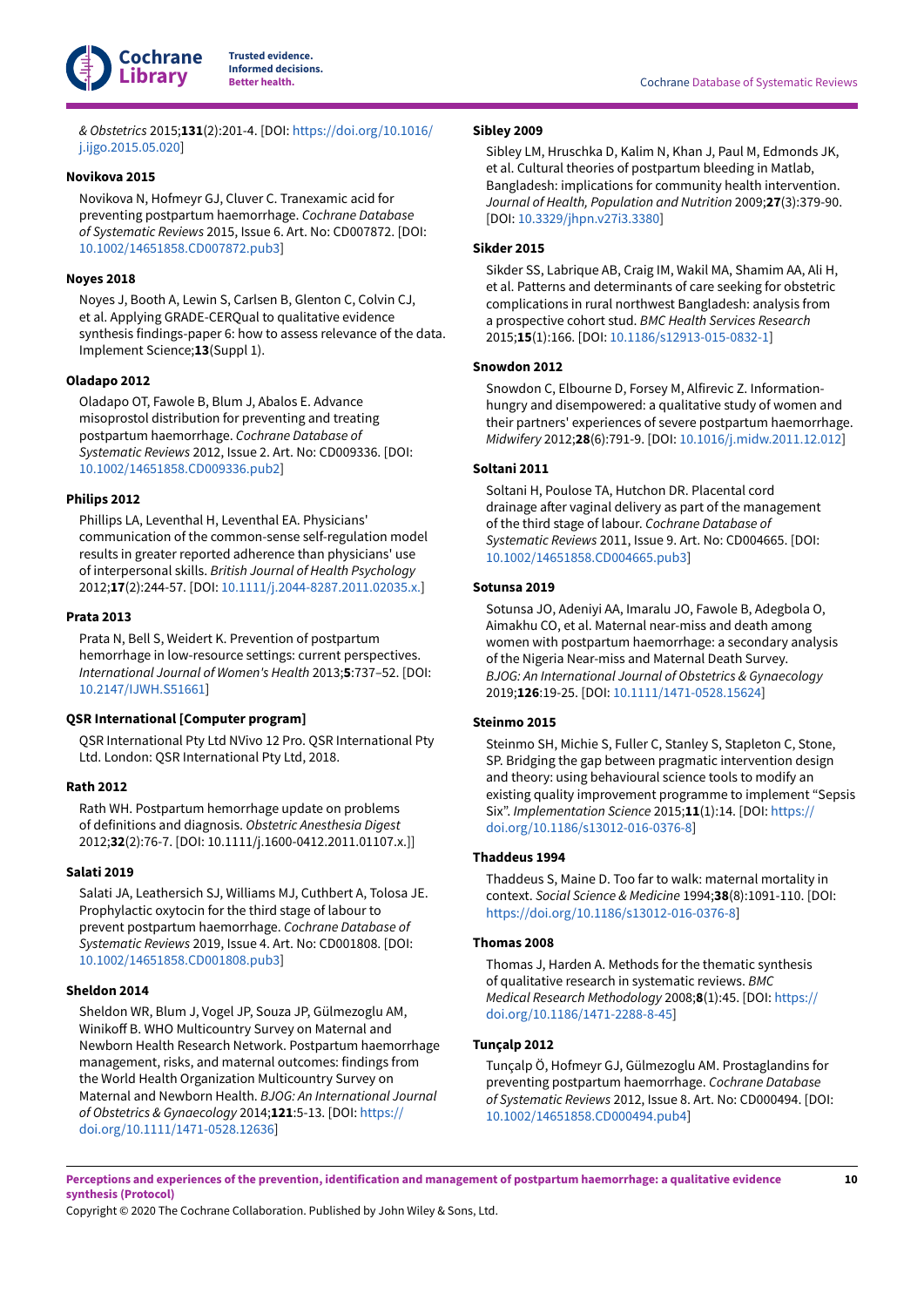

#### <span id="page-12-4"></span>**Tunçalp 2015**

Tunçalp Ӧ, Were WM, MacLennan C, Oladapo OT, Gülmezoglu AM, Bahl R, et al. Quality of care for pregnant women and newborns—the WHO vision. *BJOG: An International Journal of Obstetrics & Gynaecology* 2015;**122**(8):1045-9. [DOI: [https://doi.org/10.1111/1471-0528.13451\]](https://doi.org/https%3A%2F%2Fdoi.org%2F10.1111%2F1471-0528.13451)

# <span id="page-12-1"></span>**UNICEF 2019**

UNICEF. Maternal mortality. data.unicef.org/topic/maternalhealth/maternal-mortality/ Accessed 19 November 2020.

#### <span id="page-12-7"></span>**Vogel 2019**

Vogel JP, Williams MJ, Gallos ID, Althabe F, Oladapo OT. WHO recommendations on uterotonics for postpartum haemorrhage prevention: what works, and which one? *BMJ Global Health* 2019;**4**:e001466. [DOI: [10.1136/bmjgh-2019-001466\]](https://doi.org/10.1136%2Fbmjgh-2019-001466)

#### <span id="page-12-6"></span>**Widmer 2018**

Widmer M, Piaggio G, Nguyen TMH, Osoti A, Owa OO, Misra S, et al. Heat-stable carbetocin versus oxytocin to prevent hemorrhage after vaginal birth. The New England Journal of *Medicine* 2018;**379**(8):743-52. [DOI: [10.1056/NEJMoa1805489](https://doi.org/10.1056%2FNEJMoa1805489)]

#### <span id="page-12-2"></span>**World Health Organization 2012**

World Health Organization. WHO recommendations for the prevention and treatment of postpartum haemorrhage. Available from: apps.who.int/iris/bitstream/ handle/10665/75411/9789241548502\_eng.pdf;jsessionid=283C6DC0B526AD sequence=1 Accessed 19 November 2020.

# <span id="page-12-3"></span>**World Health Organization 2018**

World Health Organization. WHO recommendations Uterotonics for the prevention of postpartum haemorrhage: Web annex 7: Choice of uterotonic agents. apps.who.int/iris/ bitstream/handle/10665/277283/WHO-RHR-18.34-eng.pdf? sequence=1&isAllowed=y Accessed 19 November 2020.

#### <span id="page-12-5"></span>**World Health Organization 2019**

World Health Organization. Trends in maternal mortality 2000 to 2017: estimates by WHO, UNICEF, UNFPA, World Bank Group and the United Nations Population Division. apps.who.int/iris/ handle/10665/327595 Accessed 19 November 2020.

#### <span id="page-12-8"></span>**Yaju 2013**

Yaju Y, Kataoka Y, Eto H, Horiuchi S, Mori R. Prophylactic interventions after delivery of placenta for reducing bleeding during the postnatal period. *Cochrane Database of Systematic Reviews* 2013, Issue 11. Art. No: CD009328. [DOI: [10.1002/14651858.CD009328.pub2\]](https://doi.org/10.1002%2F14651858.CD009328.pub2)

# <span id="page-12-0"></span>**A P P E N D I C E S**

# <span id="page-12-9"></span>**Appendix 1.Search strategies**

#### **Medline, Ovid**

| #              | <b>Searches</b>           |
|----------------|---------------------------|
| 1              | Postpartum Hemorrhage/    |
| $\overline{2}$ | Delivery, Obstetric/      |
| 3              | exp Parturition/          |
| 4              | Postpartum Period/        |
| 5              | $or/2-4$                  |
| 6              | Hemorrhage/               |
| 7              | Uterine Hemorrhage/       |
| 8              | Blood Loss, Surgical/     |
| 9              | Postoperative Hemorrhage/ |
| 10             | $or/6-9$                  |
| 11             | 5 and 10                  |

Perceptions and experiences of the prevention, identification and management of postpartum haemorrhage: a qualitative evidence **synthesis (Protocol)**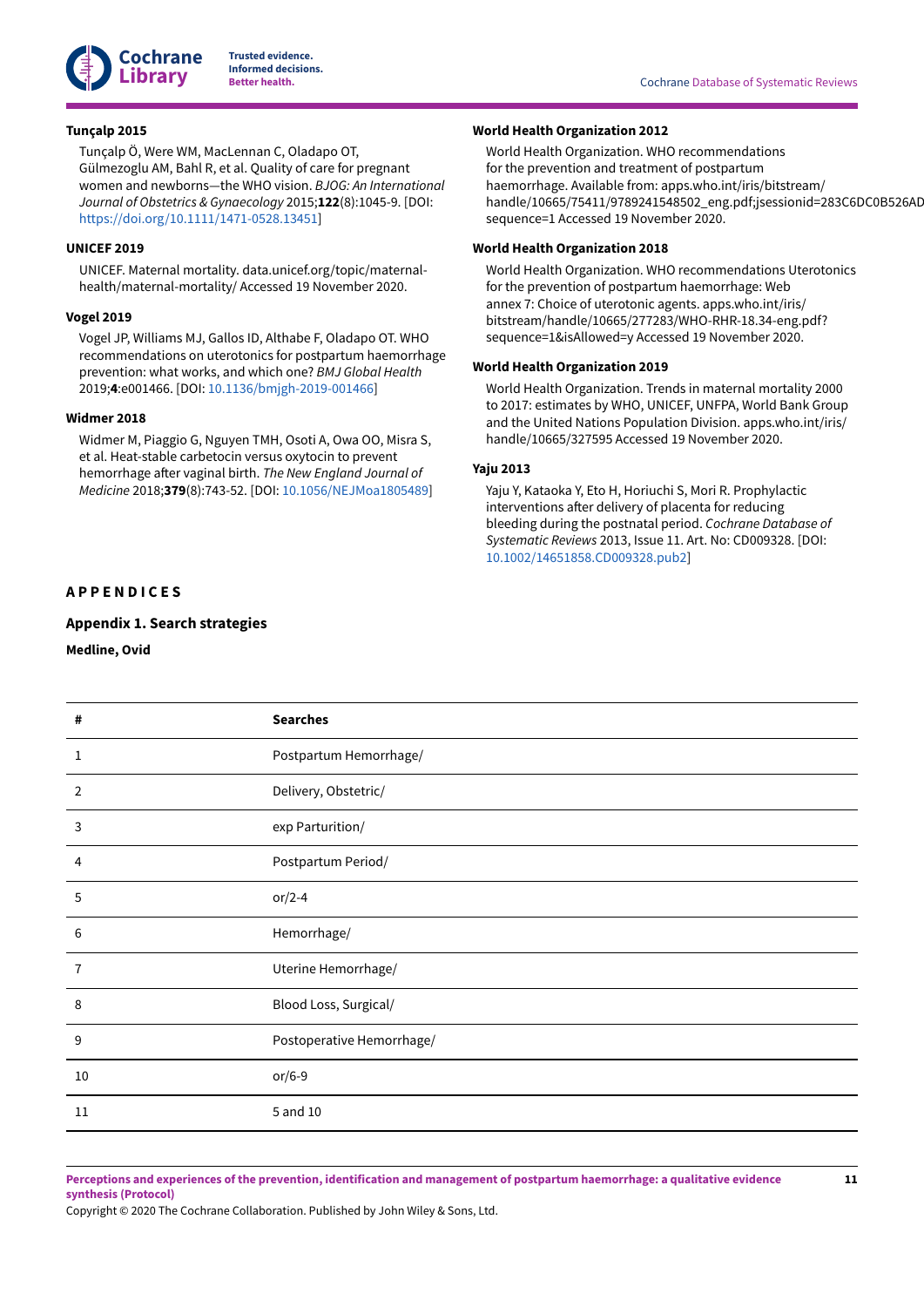| <b>Cochrane</b> |
|-----------------|
| Library         |

| (Continued) |                                                                                                                                                                                                      |
|-------------|------------------------------------------------------------------------------------------------------------------------------------------------------------------------------------------------------|
| 12          | (postpartum h?emorrhage? or post partum h?emorrhage? or postnatal h?emorrhage? or post natal<br>h?emorrhage?).ti,ab,kf.                                                                              |
| 13          | ((h?emorrhage? or PPH) and (birth? or childbirth? or labor or labour or delivery or deliveries or ob-<br>stetric* or puerperium or maternal or maternity or woman or women)).ti.                     |
| 14          | ((h?emorrhage? or PPH) adj3 (birth? or childbirth? or labor or labour or delivery or deliveries or ob-<br>stetric* or puerperium or maternal or maternity or woman or women)).ab,kf.                 |
| 15          | (PPH and (complicat* or identif* or detect* or manage* or monitor* or care or treat* or preven-<br>$(t^*)$ ).ti.                                                                                     |
| 16          | (PPH adj3 (complicat* or identif* or detect* or manage* or monitor* or care or treat* or preven-<br>$(t^*)$ ).ab,kf.                                                                                 |
| 17          | ((blood loss or bleeding) and (birth? or childbirth? or labor or labour or delivery or deliveries or ob-<br>stetric* or puerperium or postpartum or post partum or postnatal or post natal)).ti.     |
| 18          | ((blood loss or bleeding) adj3 (birth? or childbirth? or labor or labour or delivery or deliveries or ob-<br>stetric* or puerperium or postpartum or post partum or postnatal or post natal)).ab,kf. |
| 19          | $or/12-18$                                                                                                                                                                                           |
| 20          | 1 or 11 or 19                                                                                                                                                                                        |
| 21          | limit 20 to "qualitative (best balance of sensitivity and specificity)"                                                                                                                              |
| 22          | qualitative research/                                                                                                                                                                                |
| 23          | 20 and 22                                                                                                                                                                                            |
| 24          | 21 or 23                                                                                                                                                                                             |

# **CINAHL, EbscoHost**

| #               | Query                                                                                                                                                                                                                                                                                                                                                                                                         |
|-----------------|---------------------------------------------------------------------------------------------------------------------------------------------------------------------------------------------------------------------------------------------------------------------------------------------------------------------------------------------------------------------------------------------------------------|
| S <sub>14</sub> | S13 [Limiters - Exclude MEDLINE records]                                                                                                                                                                                                                                                                                                                                                                      |
| S <sub>13</sub> | S10 OR S12                                                                                                                                                                                                                                                                                                                                                                                                    |
| S <sub>12</sub> | <b>S9 AND S11</b>                                                                                                                                                                                                                                                                                                                                                                                             |
| S <sub>11</sub> | (MH "Qualitative Studies+")                                                                                                                                                                                                                                                                                                                                                                                   |
| S <sub>10</sub> | S9 [Limiters - Clinical Queries: Qualitative - Best Balance]                                                                                                                                                                                                                                                                                                                                                  |
| S <sub>9</sub>  | S1 OR S4 OR S5 OR S6 OR S7 OR S8                                                                                                                                                                                                                                                                                                                                                                              |
| S <sub>8</sub>  | TI ("blood loss" or bleeding) and (birth* or childbirth* or labor or labour or delivery or deliveries<br>or obstetric* or postpartum or "post partum" or postnatal or "post natal" or puerperium) ) OR AB<br>("blood loss" or bleeding) and (birth* or childbirth* or labor or labour or delivery or deliveries or<br>obstetric* or postpartum or "post partum" or postnatal or "post natal" or puerperium) ) |

Perceptions and experiences of the prevention, identification and management of postpartum haemorrhage: a qualitative evidence **synthesis (Protocol)**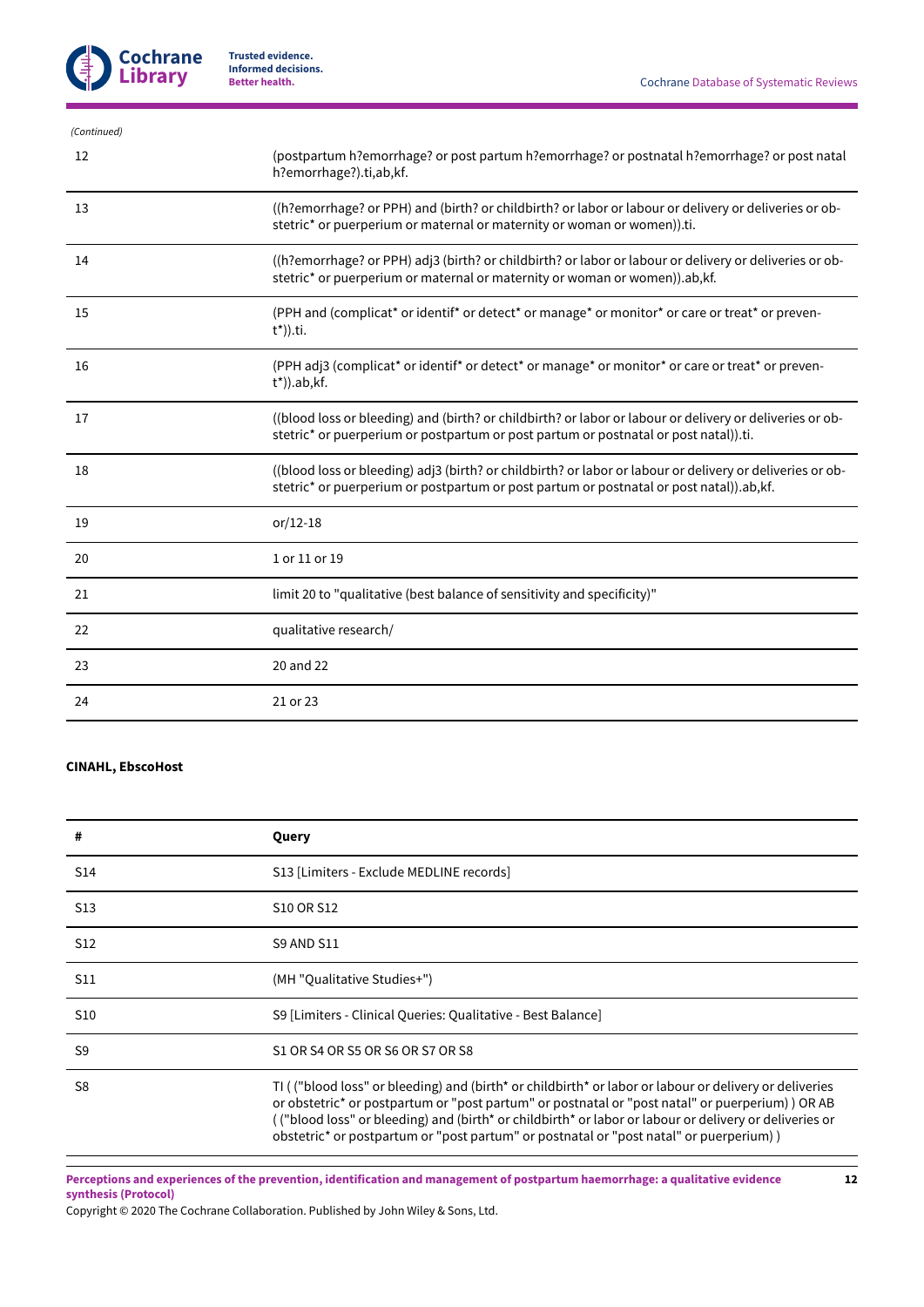| (Continued)    |                                                                                                                                                                                                                                                                                                                                                                                                                                                                                                      |
|----------------|------------------------------------------------------------------------------------------------------------------------------------------------------------------------------------------------------------------------------------------------------------------------------------------------------------------------------------------------------------------------------------------------------------------------------------------------------------------------------------------------------|
| S7             | TI (PPH and (complicat* or identif* or detect* or manage* or monitor* or care or treat* or pre-<br>vent*) ) OR AB (PPH and (complicat* or identif* or detect* or manage* or monitor* or care or treat*<br>or prevent <sup>*</sup> ) )                                                                                                                                                                                                                                                                |
| S <sub>6</sub> | TI ((h#emorrhage* or PPH) and (birth* or childbirth* or labor or labour or delivery or deliveries or<br>obstetric* or puerperium or maternal or maternity or woman or women) ) OR AB ((h#emorrhage*<br>or PPH) and (birth* or childbirth* or labor or labour or delivery or deliveries or obstetric* or puer-<br>perium or maternal or maternity or woman or women) )                                                                                                                                |
| S <sub>5</sub> | TI ("postpartum h#emorrhage" or "postpartum h#emorrhages" or "post partum h#emorrhage" or<br>"post partum h#emorrhages" or "postnatal h#emorrhage" or "postnatal h#emorrhages" or "post<br>natal h#emorrhage" or "post natal h#emorrhages" ) OR AB ("postpartum h#emorrhage" or "post-<br>partum h#emorrhages" or "post partum h#emorrhage" or "post partum h#emorrhages" or "post-<br>natal h#emorrhage" or "postnatal h#emorrhages" or "post natal h#emorrhage" or "post natal h#e-<br>morrhages") |
| S <sub>4</sub> | S <sub>2</sub> AND S <sub>3</sub>                                                                                                                                                                                                                                                                                                                                                                                                                                                                    |
| S <sub>3</sub> | (MH "Uterine Hemorrhage") OR (MH "Blood Loss, Surgical") OR (MH "Hemorrhage") OR (MH "Post-<br>operative Hemorrhage")                                                                                                                                                                                                                                                                                                                                                                                |
| S <sub>2</sub> | (MH "Postnatal Period") OR (MH "Labor") OR (MH Childbirth+) OR (MH "Delivery, Obstetric") OR<br>(MH "Puerperium")                                                                                                                                                                                                                                                                                                                                                                                    |
| S <sub>1</sub> | (MH "Postpartum Hemorrhage")                                                                                                                                                                                                                                                                                                                                                                                                                                                                         |

# **Scopus, Elsevier**

((KEY("postpartum hemorrhage")) OR (TITLE-ABS("postpartum hemorrhage" OR "postpartum haemorrhage" OR "postpartum hemorrhages" OR "postpartum haemorrhages" OR "post partum hemorrhage" OR "post partum haemorrhage" OR "post partum hemorrhages" OR "post partum haemorrhages" OR "postnatal hemorrhage" OR "postnatal haemorrhage" OR "postnatal hemorrhages" OR "postnatal haemorrhages" OR "post natal hemorrhage" OR "post natal haemorrhage" OR "post natal hemorrhages" OR "post natal haemorrhages")) OR (TITLE-ABS((hemorrhage\* OR haemorrhage\* OR PPH) W/3 (birth\* OR childbirth\* OR labor OR labour OR delivery OR deliveries OR obstetric\* OR puerperium OR maternal OR maternity OR woman OR women))) OR (TITLE-ABS((PPH) W/3 (complicat\* OR identif\* OR detect\* OR manage\* OR monitor\* OR care OR treat\* OR prevent\*))) OR (TITLE-ABS(("blood loss" OR bleeding) W/3 (birth\* OR childbirth\* OR labor OR labour OR delivery OR deliveries OR obstetric\* OR puerperium OR postpartum OR "post partum" OR postnatal OR "post natal")))) AND ((KEY("qualitative research" OR interview OR "semi structured interview" OR "thematic analysis" OR "qualitative analysis" )) OR (TITLE-ABS(qualitative OR interview\* OR "thematic analysis" OR themes OR "mixed method" OR "mixed methods" ))) AND NOT INDEX(medline)

#### **Grey literature**

#### *OpenGrey*

"postpartum hemorrhage" OR "postpartum haemorrhage" OR "postpartum hemorrhages" OR "postpartum haemorrhages" OR "post partum hemorrhage" OR "post partum haemorrhage" OR "post partum hemorrhages" OR "post partum haemorrhages" OR "postnatal hemorrhage" OR "postnatal haemorrhage" OR "postnatal hemorrhages" OR "postnatal haemorrhages" OR "post natal hemorrhage" OR "post natal haemorrhage" OR "post natal hemorrhages" OR "post natal haemorrhages"

#### *The Grey Literature Report*

Eight individual search strings:

- 1. "postpartum hemorrhage"
- 2. "postpartum haemorrhage"
- 3. "post partum hemorrhage"
- 4. "post partum haemorrhage"
- 5. "postnatal hemorrhage"
- 6. "postnatal haemorrhage"

Perceptions and experiences of the prevention, identification and management of postpartum haemorrhage: a qualitative evidence **synthesis (Protocol)**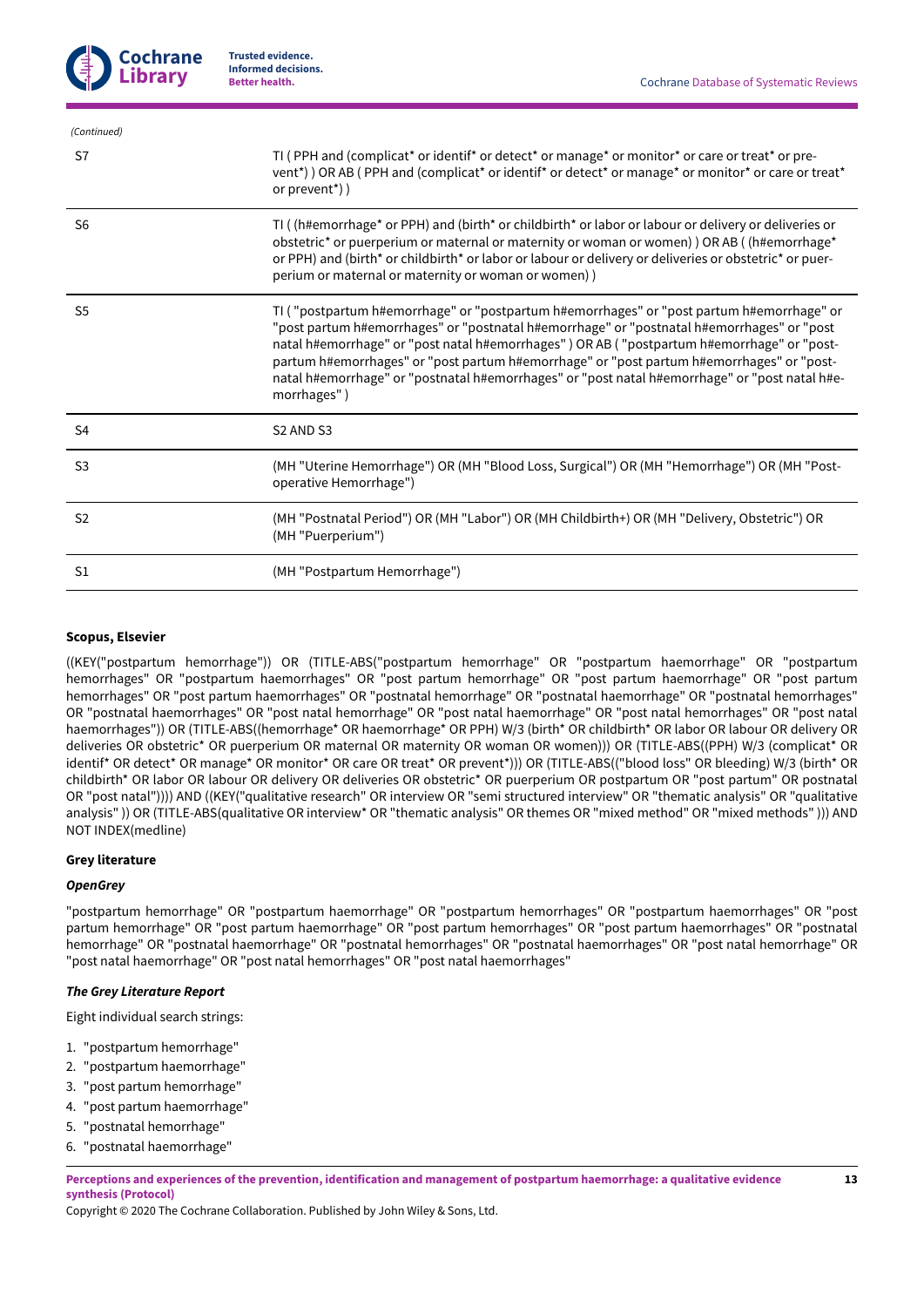

- 7. "post natal hemorrhage"
- 8. "post natal haemorrhage"

# *BASE*

# **Advanced search** – in **Entire Document** – limited to **Document type**: *Report*, and **Document type**: *Doctoral and postdoctoral thesis*

(post-partum "post partum" postpartum post-natal "post natal" postnatal) AND (hemorrhage haemorrhage hemorrhages haemorrhages) AND (qualitative interview interviews themes "mixed method" "mixed methods")

# *Eldis*

**Advanced search – four individual search strings** (word variations will be searched for using the below strings)

- 1. "postpartum hemorrhage"
- 2. "postpartum haemorrhage"
- 3. "postnatal hemorrhage"
- 4. "postnatal haemorrhage"

# <span id="page-15-0"></span>**Appendix 2. Overview of relevant Cochrane Reviews**

| Ref#          | <b>PICO Question</b>                                                                                                                                                                                                                                                                                                                              | <b>Key results</b>                                                                                                                                                                                                                                                                                                                                                                                                                                                                                           |
|---------------|---------------------------------------------------------------------------------------------------------------------------------------------------------------------------------------------------------------------------------------------------------------------------------------------------------------------------------------------------|--------------------------------------------------------------------------------------------------------------------------------------------------------------------------------------------------------------------------------------------------------------------------------------------------------------------------------------------------------------------------------------------------------------------------------------------------------------------------------------------------------------|
| Abedi 2016    | Patient or population: nipple stimulation (suck-<br>ling) for preventing postpartum haemorrhage in<br>the third stage of labour<br>Intervention: nipple stimulation (suckling). Ear-<br>ly suckling encouraged as soon as the cord was<br>cut on 4227 women who gave birth by traditional<br>birth attendants.<br><b>Comparison: no treatment</b> | Of the four included trials, two studies contributed da-<br>ta to the review's analyses (number (n) = $4472$ ). All four<br>included studies assessed blood loss in the third stage<br>of labour. Birth attendants estimated blood loss in two<br>trials. The third trial assessed the hematocrit level on<br>the second day postpartum to determine the effect of<br>the bleeding. The fourth study measured PPH ≥ 500 mL.                                                                                  |
|               | <b>Outcomes:</b>                                                                                                                                                                                                                                                                                                                                  |                                                                                                                                                                                                                                                                                                                                                                                                                                                                                                              |
|               | 1. Severe PPH (measured or estimated blood loss<br>of 1000 mL or more, or as defined by the trial au-<br>thors)                                                                                                                                                                                                                                   |                                                                                                                                                                                                                                                                                                                                                                                                                                                                                                              |
|               | 2. Maternal death or severe morbidity                                                                                                                                                                                                                                                                                                             |                                                                                                                                                                                                                                                                                                                                                                                                                                                                                                              |
| Gallos 2018   | Patient or population: women in the third stage<br>of labour<br>Interventions: carbetocin, misoprostol, in-<br>jectable prostaglandins, ergometrine, er-<br>gometrine plus oxytocin (Syntometrine®), miso-<br>prostol plus oxytocin<br>Comparison: oxytocin<br>Outcome: PPH ≥ 500 mL                                                              | All agents were generally effective for preventing PPH<br>when compared with placebo or no treatment. Er-<br>gometrine plus oxytocin combination, carbetocin, and<br>misoprostol plus oxytocin combination may have some<br>additional desirable effects compared with the current<br>standard oxytocin. The two combination regimens,<br>however, are associated with significant side effects.<br>Carbetocin may be more effective than oxytocin for<br>some outcomes without an increase in side effects. |
| Hofmeyr 2013a | Patient or population: women who have given<br>birth vaginally or by caesarean section                                                                                                                                                                                                                                                            | The results of this review are inconclusive and should<br>not be interpreted as a reason to change current prac-                                                                                                                                                                                                                                                                                                                                                                                             |
|               | Intervention: uterine massage commencing after<br>birth of the baby, before or after delivery of the<br>placenta, or both                                                                                                                                                                                                                         | tice. Due to the limitations of the included trials, more<br>trials with sufficient numbers of women are needed in<br>order to estimate the effects of sustained uterine mas-<br>sage.                                                                                                                                                                                                                                                                                                                       |
|               | <b>Comparisons:</b> with no intervention or a 'dummy'<br>procedure to mask allocation or with alternative<br>methods or alternative forms of uterine massage,<br>with or without other third stage co-interventions                                                                                                                               |                                                                                                                                                                                                                                                                                                                                                                                                                                                                                                              |

Perceptions and experiences of the prevention, identification and management of postpartum haemorrhage: a qualitative evidence **synthesis (Protocol)**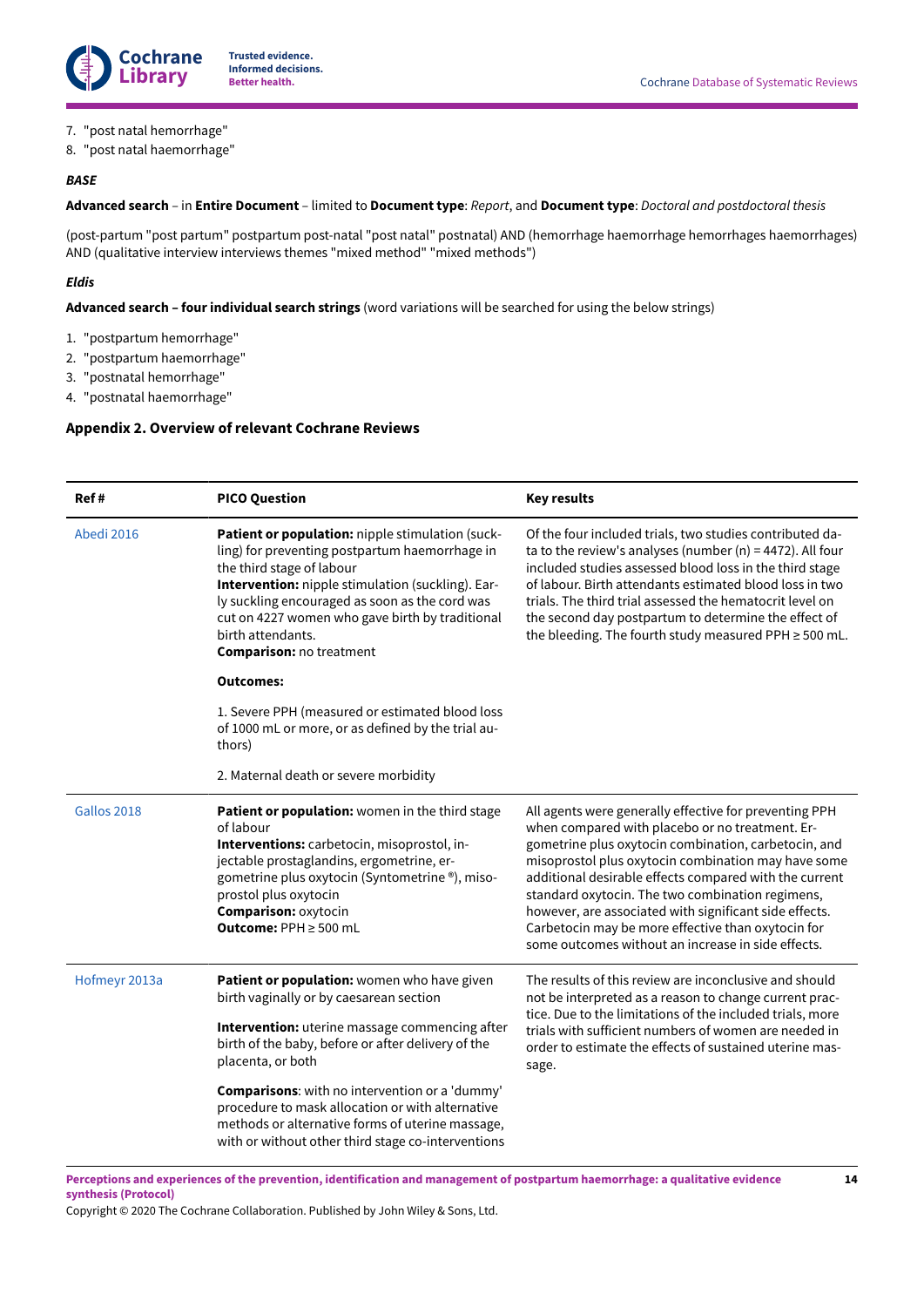

| (Continued)   | <b>Outcomes:</b> Blood loss 500 mL or more after tri-                                                                                                                                                                                                                           |                                                                                                                                                                                                                                                                                                                                                                                                                                                                                           |
|---------------|---------------------------------------------------------------------------------------------------------------------------------------------------------------------------------------------------------------------------------------------------------------------------------|-------------------------------------------------------------------------------------------------------------------------------------------------------------------------------------------------------------------------------------------------------------------------------------------------------------------------------------------------------------------------------------------------------------------------------------------------------------------------------------------|
|               | al entry, or placenta delivered more than 30 min-<br>utes after birth                                                                                                                                                                                                           |                                                                                                                                                                                                                                                                                                                                                                                                                                                                                           |
| Hofmeyr 2013b | <b>Patient or population:</b> pregnant women $\geq 24$<br>weeks' gestation who received misoprostol dur-<br>ing the third stage of labour or in the postpartum<br>period, versus placebo/no treatment or other<br>uterotonics for prevention or treatment of PPH                | Misoprostol does not appear to increase or reduce se-<br>vere morbidity when used to prevent or treat PPH.<br>Misoprostol did not increase or decrease maternal mor-<br>tality.                                                                                                                                                                                                                                                                                                           |
|               | Intervention:                                                                                                                                                                                                                                                                   |                                                                                                                                                                                                                                                                                                                                                                                                                                                                                           |
|               | 1. Different doses and different routes (sublingual,<br>oral, vaginal, rectal) of misoprostol used for pre-<br>vention or treatment of PPH compared                                                                                                                             |                                                                                                                                                                                                                                                                                                                                                                                                                                                                                           |
|               | 2. Other uterotonics, other doses or routes, or<br>placebo/no treatment.                                                                                                                                                                                                        |                                                                                                                                                                                                                                                                                                                                                                                                                                                                                           |
|               | <b>Comparisons:</b> placebo/no treatment or other<br>uterotonics for prevention or treatment of PPH                                                                                                                                                                             |                                                                                                                                                                                                                                                                                                                                                                                                                                                                                           |
|               | <b>Outcomes:</b> maternal death                                                                                                                                                                                                                                                 |                                                                                                                                                                                                                                                                                                                                                                                                                                                                                           |
| Oladapo 2012  | Patient or population: women in the third stage<br>of labour<br>Settings: non-facility birth settings<br>Intervention: advance misoprostol distribu-<br>tion/provision to pregnant women for postpar-<br>tum self-administration<br><b>Comparison:</b> usual (or standard) care | Evidence from two trials reveals that advance miso-<br>prostol distribution to pregnant women for self-admin-<br>istration during non-facility birth does not increase the<br>risk of severe maternal morbidity or death compared to<br>usual (or standard) care. There were no reliable data on<br>quantifiable blood loss.                                                                                                                                                              |
| Salati 2019   | Patient or population: women in the third stage<br>of labour<br>Setting: hospital labour wards and home births<br>in France, Germany, the Netherlands, Sweden,<br>South Africa, Tunisia, and the UK<br>Intervention: oxytocin<br>Comparison: no uterotonics or placebo          | Prophylactic oxytocin compared with no uteroton-<br>ics may reduce blood loss and the need for additional<br>uterotonics. The effect of oxytocin compared to ergot<br>alkaloids is uncertain with regards to blood loss, need<br>for additional uterotonics, and blood transfusion. Oxy-<br>tocin may increase the risk of a prolonged third stage<br>compared to ergot alkaloids, although whether this<br>translates into increased risk of manual placental re-<br>moval is uncertain. |
| Soltani 2011  | Patient or population: all women who had a<br>vaginal delivery                                                                                                                                                                                                                  | There was a small reduction in the length of the third<br>stage of labour and also in the amount of blood loss<br>when cord drainage was applied compared with no                                                                                                                                                                                                                                                                                                                         |
|               | Intervention: unclamping the previously<br>clamped and divided umbilical cord and allowing<br>the blood from the placenta to drain freely                                                                                                                                       | cord drainage. The clinical importance of such ob-<br>served statistically significant reductions, is open to de-<br>bate.                                                                                                                                                                                                                                                                                                                                                                |
|               | <b>Comparisons: no cord drainage</b>                                                                                                                                                                                                                                            |                                                                                                                                                                                                                                                                                                                                                                                                                                                                                           |
|               | <b>Outcomes:</b> management of PPH                                                                                                                                                                                                                                              |                                                                                                                                                                                                                                                                                                                                                                                                                                                                                           |
| Tunçalp 2012  | Patient or population: women after the birth of<br>their baby                                                                                                                                                                                                                   | Oral or sublingual misoprostol shows promising results<br>when compared with placebo in reducing blood loss af-                                                                                                                                                                                                                                                                                                                                                                           |
|               | Intervention: use of prostaglandins used as part<br>of active management of the third stage of labour                                                                                                                                                                           | ter delivery. The margin of benefit may be affected by<br>whether other components of the management of the<br>third stage of labour are used or not. As side-effects are<br>dose-related, research should be directed towards es-                                                                                                                                                                                                                                                        |
|               | <b>Comparisons: no uterotonics/placebo</b>                                                                                                                                                                                                                                      | tablishing the lowest effective dose for routine use, and<br>the optimal route of administration.                                                                                                                                                                                                                                                                                                                                                                                         |

Perceptions and experiences of the prevention, identification and management of postpartum haemorrhage: a qualitative evidence **synthesis (Protocol)**